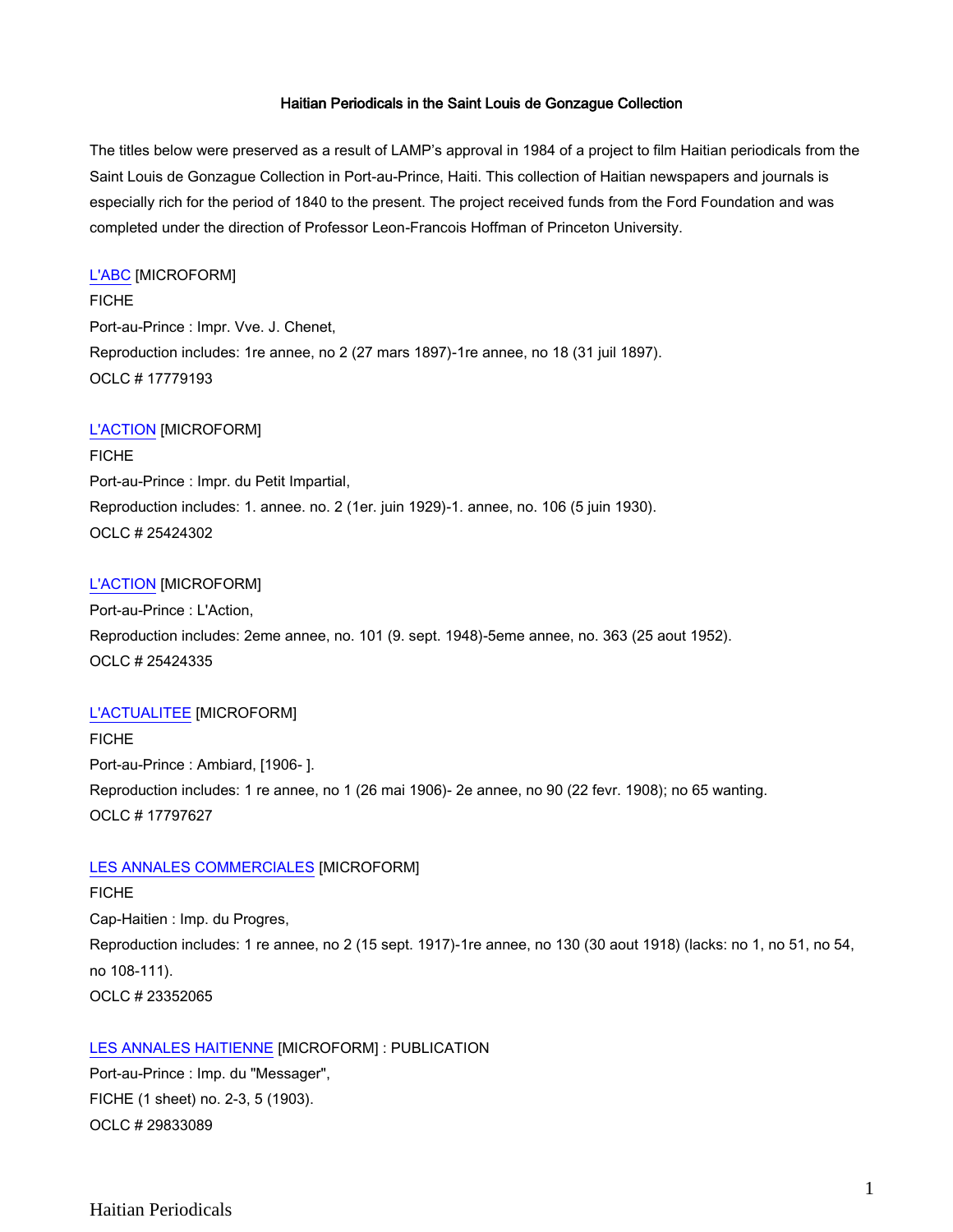# [L'APPEL](http://catalog.crl.edu/record=b1391995~S1) [MICROFORM]

FICHE Port-au-Prince : Mme F. Smith, FICHE LAMP (1 sheet) June 1-14, 21, 30, July 9-23, 1902. OCLC # 29849527

# [ATLANTIDE](http://catalog.crl.edu/record=b1398862~S1) [MICROFORM] = ATLANTIDA

Port-au-Prince : Imp. Nemours Telhomme, [1932- FICHE (5 sheets) v. 1, no. 1-7 (Oct. 1932-Apr. 1933). OCLC # 30417266

#### [L'AVANT-GARDE](http://catalog.crl.edu/record=b1093542~S1) [MICROFORM].

FICHE Port-au-Prince : Imp. de l'Oeil, [1882- Reproduction includes: lre annee, no 1 (12 janv. 1882)-2e annee, no 77 (28 juin 1883). OCLC # 17960160

#### [L'AVENIR](http://catalog.crl.edu/record=b1166761~S1) [MICROFORM].

FICHE Port-au-Prince : [s.n., 1899- Reproduction includes: 1. annee, no 1 (30 dec 1899)-1. annee, no 15 (7 avril 1900), 1. annee, no 17 (21 avril 1900)-1. annee, no 19 (5 mai 1900), 1. annee, no 21 (19 mai 1900), 1. annee, no 27 (7 juil. 1900). OCLC # 25424207

#### [LA BANDE JOYEUSE](http://catalog.crl.edu/record=b1090179~S1) [MICROFORM].

FICHE Port-au-Prince : A. Gouraige & Co., Reproduction includes: 1ere annee, no 10 (14 janv. 1886)-1ere annee, no 26 (26 aout 1886); no 11-14, 19-20, 23-25 wanting. OCLC # 17797733

#### [LA BATAILLE](http://catalog.crl.edu/record=b1167946~S1) [MICROFORM].

## FICHE

Port-au-Prince, Haiti : [s.n.],

Reproduction includes: 1. annee, no 4 (14 juin 1902)-1. annee, no 5 (19 juin 1902), 1. annee, no 7 (15 oct. 1902)-1. annee, no 14 (11 nov. 1902), 1. annee, no 17 (21 nov. 1902)-1. annee, no 19 (28 nov. 1902), 1. annee, no 21 (5 dec. 1902)-1. annee, no 23 (13 dec. 1902). OCLC # 25492225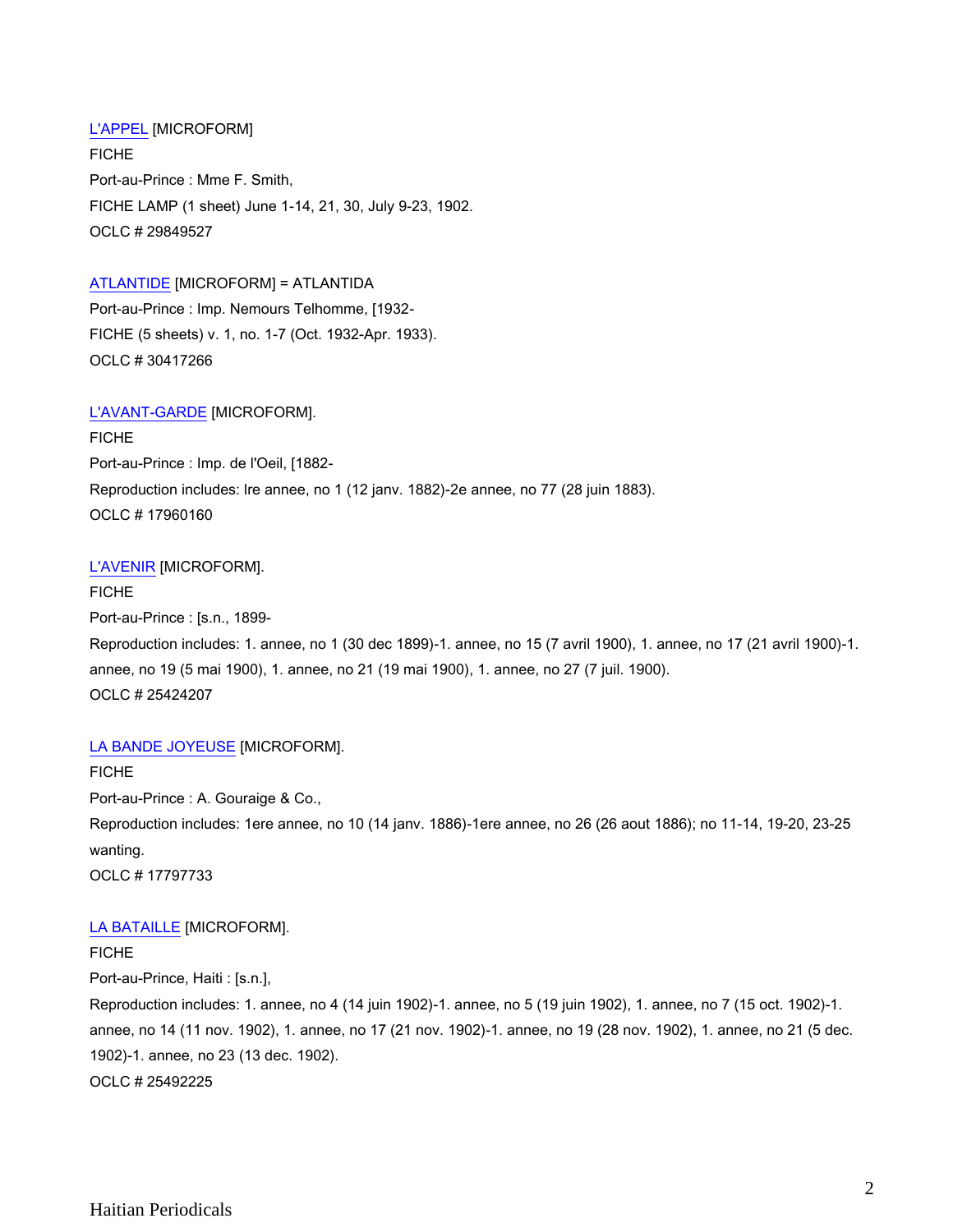## [LES BAVARDS](http://catalog.crl.edu/record=b1089937~S1) [MICROFORM].

FICHE Port-au-Prince : Paulin Andreoli, [1876- Reproduction includes: 1re annee, no 1 (21 dec. 1876)- 2e annee, no 14 (22 mars 1877); no 2, 8-11 wanting. OCLC # 17779142

## [LES BIGAILLES](http://catalog.crl.edu/record=b1087934~S1) [MICROFORM].

FICHE Port-au-Prince, (H) : Impr. de l'Abeille, [1901- "Journal humoristique et litteraire, paraissant tous les samedis." Reproduction includes: 1re annee, no 1 (9 nov. 1901)-2e annee, no 27 (10 mai 1902). OCLC # 17570184

## [LES BIGAILLES](http://catalog.crl.edu/record=b1087940~S1) [MICROFORM].

FICHE [Port-au-Prince] : Impr. Bouchereau & Co., 1876- Reproduction includes: 1re annee, no. 1 (1re nov. 1876)-3e annee, no. 32 (30 mars 1878); no. 23, 26-31 wanting. No. 15 never published. OCLC # 17571028

## [BLEU & ROUGE](http://catalog.crl.edu/record=b1169197~S1) [MICROFORM].

[Port-au-Prince] : [s.n., Microfiche. v. 2:no.22-v. 4:no.116,v. 7:no.1-38 (1916-1918,1922) : [Gaps] Port-au-Prince, Haiti : 6 microfiches. OCLC # 25743362

# [LE BON SENS.](http://catalog.crl.edu/record=b1169206~S1)

Port-au-Prince, Haiti : Imp. H. Amblard, FICHE July 1909-Apr. 19, 1910. 25 sheets. OCLC # 25749891

# [BULLETIN](http://catalog.crl.edu/record=b1145120~S1) [MICROFORM].

FICHE [Port-au-Prince] : la Ligue, Reproduction includes: No 1 (29 dec 1953). OCLC # 23459791

# [BULLETIN DES NOUVELLES.](http://catalog.crl.edu/record=b1090181~S1)

Cap-Haitien : Imp. du Progres, FICHE sheets 1-4 (Dec. 1900-Jan. 16, 19-22, 24-Feb. 1, 4, 16-26, 28, 1901) (sheet 4, Mar. 9, 1901 filmed out of sequence. sheets 5-6 (Mar. 11, 16-19, 29 (Apr. 13-15, 18, 23, 1901) (sheet 5, May 2-7, 1901 filmed out of sequence). OCLC # 17797657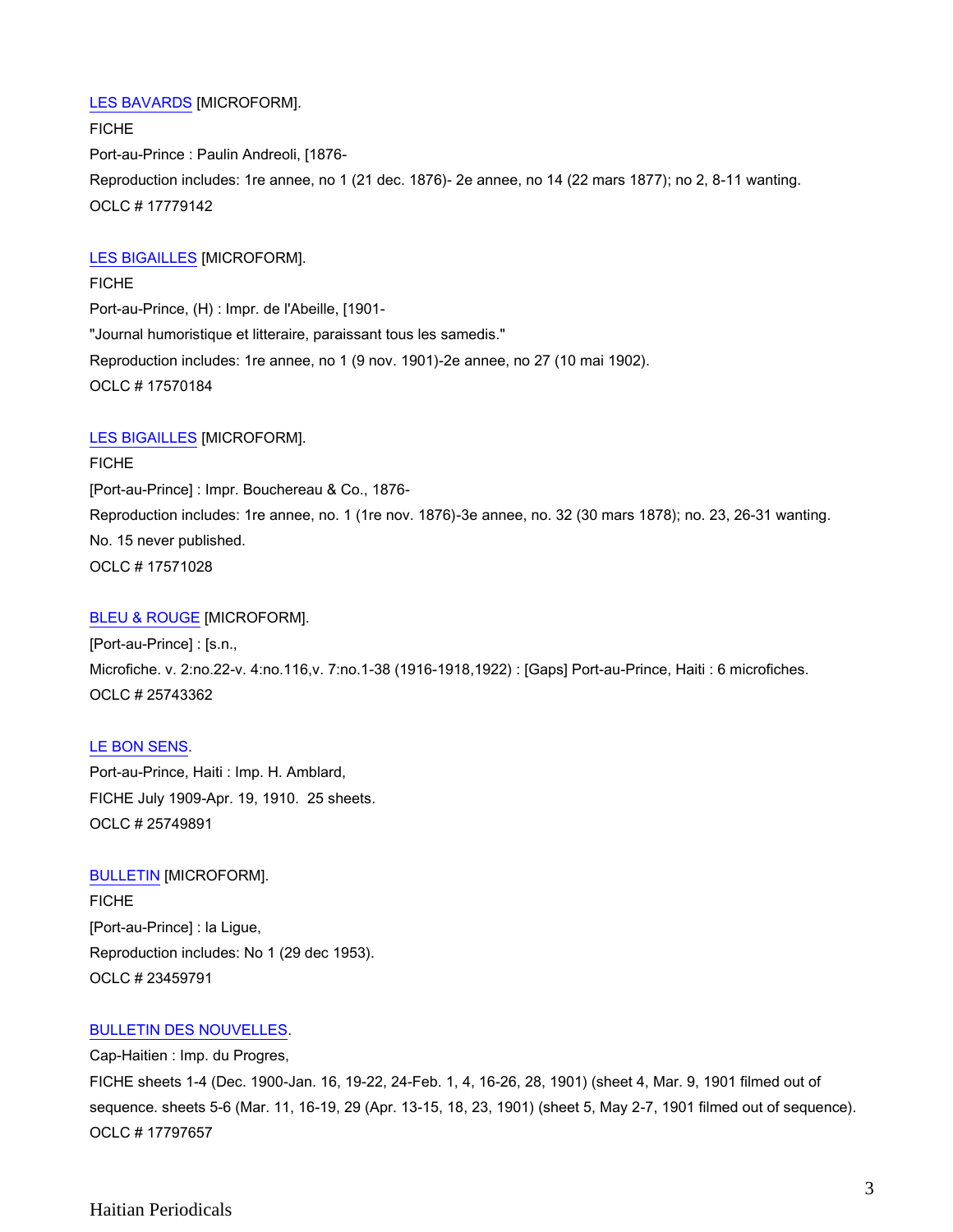Union patriotique (Haiti). [BULLETIN MENSUEL DE L'UNION PATRIOTIQUE](http://catalog.crl.edu/record=b1391992~S1) [MICROFORM]. Port-au-Prince : Comite de Port-au-Prince, [1920- FICHE (2 sheets) No. 1-2/3 (Dec. 1920-Jan./Feb. 1921). OCLC # 29849494

Haiti. Departement de l'instruction publique. [BULLETIN OFFICIEL DU DEPARTEMENT DE L'INSTRUCTION PUBLIQUE](http://catalog.crl.edu/record=b1400301~S1) [MICROFORM] Port-au-Prince : Imp. de la jeunesse McDonald Dugue & H. Archer, FICHE (43 sheets) [Dec. 1895-Mar. 2, 1898] (sheets 1-5); [Oct./Nov./Dec. 1908/Jan. 1909-Jan./Sept. 1919] (sheets 5- 21); [Dec./Jan. 1923-July/Aug./Sept. 1931] (sheets 22-43); Scattered issues wanting. OCLC # 30539805

#### [LES CAHIERS D'AMANI-Y](http://catalog.crl.edu/record=b1169387~S1) [MICROFORM].

FICHE Saint-Marc, [Haiti : s.n., V. 1, no. 2-9 (1953-1954), 1955. lacks v. 1, no. 4,8 OCLC # 25857210

# [LA CHRYSALIDE](http://catalog.crl.edu/record=b1092457~S1) [MICROFORM]

FICHE Port-au-Prince, Haiti : [s.n.], [1911- Reproduction includes: 1re annee, no 1er (22 avril 1911)-1re annee no 5 (22 dec. 1911). OCLC # 17882973

#### [LE CLAIRON](http://catalog.crl.edu/record=b1094933~S1) [MICROFORM].

FICHE Port-au-Prince : P. Errie, Reproduction includes: 1re annee, no 2 (28 juin 1902)-1re annee, no 30 (17 dec. 1902); wanting: no 25, 29; suppl.: 28 juin 1902, 27 sept. 1902. OCLC # 18430127

#### [LES COLONIES AGRICOLES](http://catalog.crl.edu/record=b1393983~S1) [MICROFORM].

Port-au-Prince : [s.n., 1938- Microfiche. 1.annee:no 1-3.annee:nos 5/1 (juin 1938-avril/juin 1940):[Gaps] 2 microfiches. FICHE (2 sheets) v. 1, no. 1-4 (June-Dec. 1938); v. 2-v. 3, no. 5/1 (Aug. 1939-Apr./June 1940). OCLC # 29959763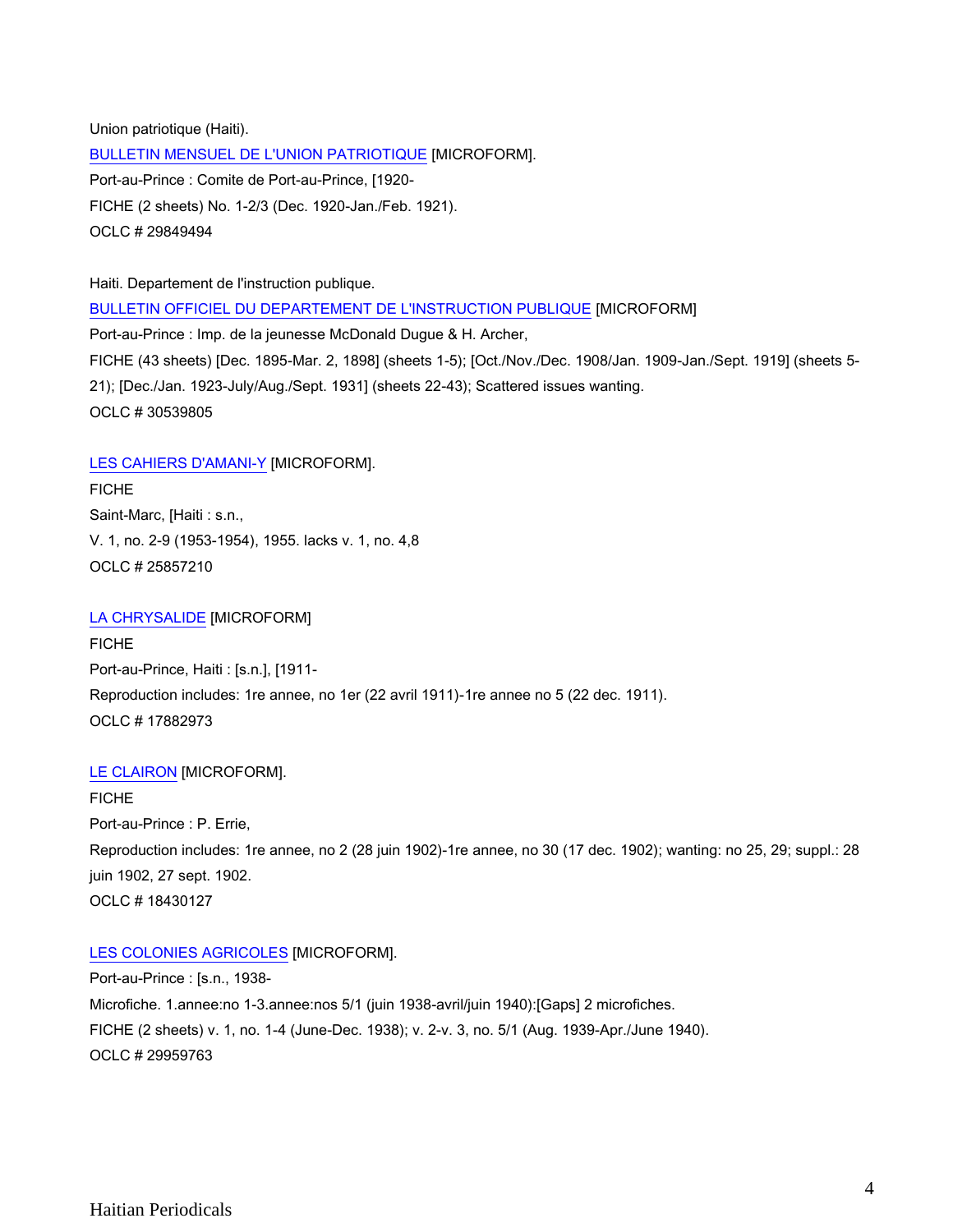# [LE COMMERCE](http://catalog.crl.edu/record=b1089936~S1) [MICROFORM].

FICHE Port-au-Prince : J.J. Andain, Reproduction includes: 6e annee. no 8 (12 fevr. 1876)-6e annee no 42 (31 mars 1877); no. 9-18, 24-26, 29, 34-40 wanting. OCLC # 17779093

# [LE CONSTITUTIONNEL](http://catalog.crl.edu/record=b1089939~S1) [MICROFORM].

FICHE Port-au-Prince : Libr. Bouchereau & Cie., Reproduction includes: 1re annee, no 1 (29 avril 1876)-2e annee, no 37, 38 et 39 (23 mars 1878); 1re annee, no 1, p. 1 and 1re annee, no 33 wanting. OCLC # 17779225

# [CONSTRUCTION](http://catalog.crl.edu/record=b1169298~S1) [MICROFORM].

Port-au-Prince, Haiti : Imp. Construction, Microfiche. v.1:no.10-v.2:no.253(1951-1953):[Gaps] Port-au-Prince, Haiti : OCLC # 25895149

# [LE COURRIER.](http://catalog.crl.edu/record=b1087938~S1)

Port-au-Prince, Haiti : Imp. de l'Abeille, [1902- FICHE Sept. 8-Dec. 26, 1902. 6 sheets. OCLC # 17571023

# [COURRIER DU SOIR](http://catalog.crl.edu/record=b1395643~S1) [MICROFORM].

Port-au-Prince : [s.n., Microfiche. fevr.-dec.1919;10 avril 1920-29 dec.1921:[Gaps] Port-au-Prince, Haiti : 27 microfiches. FICHE (27 sheets) [Feb.-Dec. 1919; Apr. 10, 1920-Dec. 29, 1921]; Scattered issues wanting. OCLC # 30065430

# [LE COURRIER DU SUD](http://catalog.crl.edu/record=b1164807~S1) [MICROFORM].

Les Cayes, [Haiti] : Imp. Ach. Bonnefil, Microfiche. v.4:no.5-6,14,17-18,20,22-24,26,28,v.5:no.5,8,10,15-16,20,24,27-32(1890-1891) Port-au-Prince, Haiti : OCLC # 25932487

# [LE COURRIER HAITIEN](http://catalog.crl.edu/record=b1395918~S1) [MICROFORM].

Port-au-Prince : Imp. Aug. A. Heraux, [1920- FICHE (16 sheets) Nov. 15, 1920-Sept. 8/9, 18/19/20-28/29/30, Nov. 18-28/29, Dec. 29, 1922. OCLC # 30093160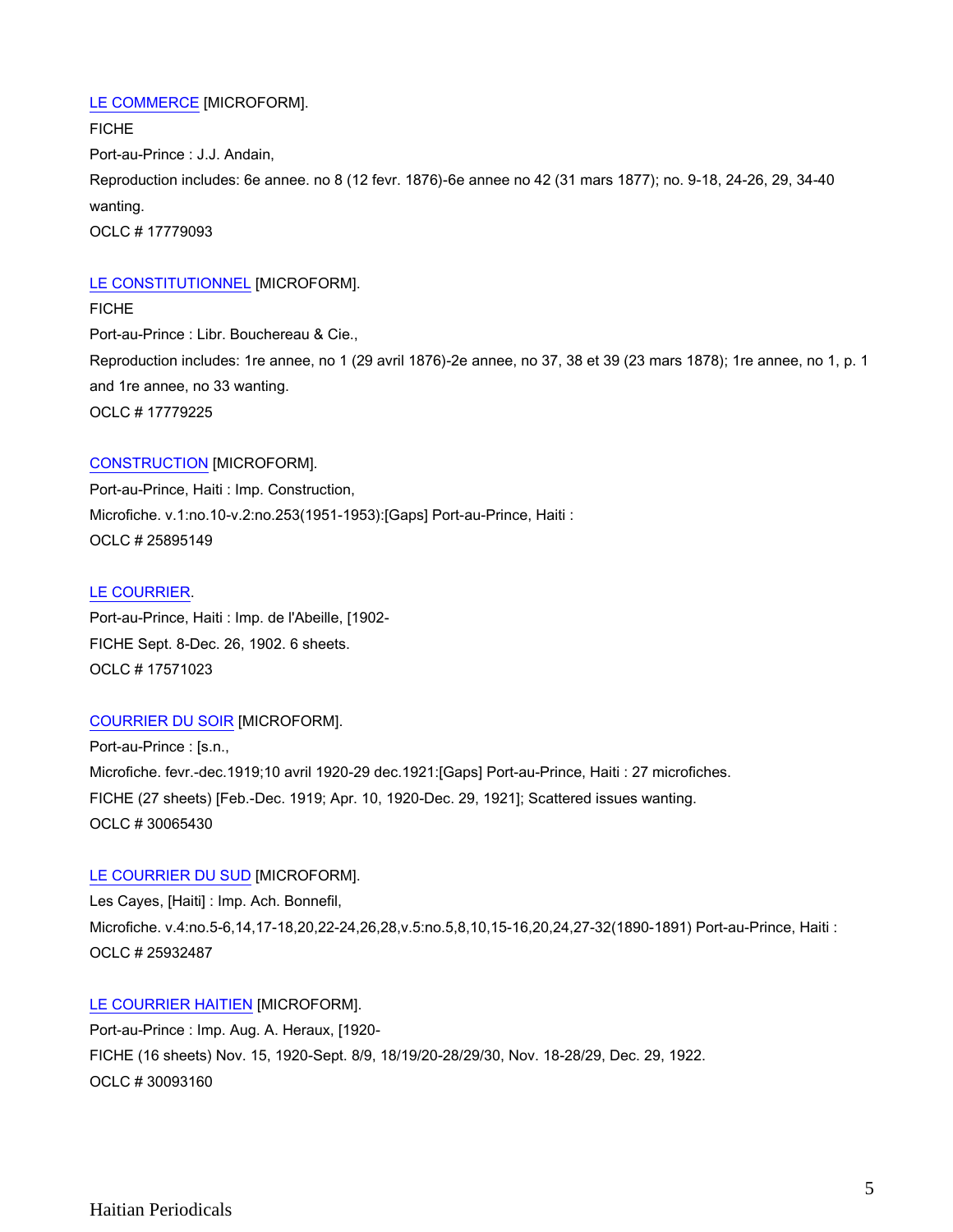# [LES DEBATS](http://catalog.crl.edu/record=b1155212~S1) [MICROFORM].

FICHE Port-au-Prince, Haiti : [s.n.], 1951- Reproduction includes: 1. annee, no. 1 (1er mai 1951)-6. annee, no. 203 (23 dec. 1956). OCLC # 25141737

# [LE DEMOCRATE](http://catalog.crl.edu/record=b1099177~S1) [MICROFORM].

FICHE Cap-Haitien : Impr. National, Reproduction includes: 1ere annee, no 3 (20 avr. 1876), 1ere annee, no 5 (13 mai 1876), 1ere annee, no 7 (20 mai 1876)-1ere annee, no 10 (3 juin 1876), 1ere annee, no 12 (10 juin 1876)-1ere annee, no 13 (17 juin 1876), 1ere annee, no 40 (16 juin 1877). OCLC # 18758823

# [LE DEVOIR](http://catalog.crl.edu/record=b1092458~S1) [MICROFORM].

FICHE [Port-au-Prince : Impr. de l'Abeille, 1902- Reproduction includes: 1re annee, no 1 (10 avril 1902)-2e annee, no 2 (24 juin 1903). OCLC # 17882968

# [LA DISCIPLINE](http://catalog.crl.edu/record=b1092456~S1) [MICROFORM].

Port-au-Prince : Impr. de l'Abeille, [1909- FICHE (3 sheets) Jan. 27-Apr. 3, 1909; Apr. 28, 1909-Mar. 12, Apr. 9, 1910. OCLC # 17882953

# [LE DRAPEAU](http://catalog.crl.edu/record=b1400386~S1) [MICROFORM].

Port-au-Prince : [s.n., FICHE (2 sheets) Aug. 14-Nov. 6, Dec. 6-13, 1897; OCLC # 30558050

# [LE DRAPEAU NATIONAL](http://catalog.crl.edu/record=b1400387~S1) [MICROFORM].

Port-au-Prince : [s.n., FICHE (2 sheets) Dec. 21-Dec. 24?, 1877; Jan. 11-Mar. 8, Apr. 5-Aug. 16, 1878; Jan. 11, Feb. 5-21, 1879. OCLC # 30558102

# [LE DROIT](http://catalog.crl.edu/record=b1086562~S1) [MICROFORM].

**FICHE** Port-au-Prince : [s.n.], [1892- ([Port-au Prince] : Typ. Aug.N. Heraux). Reproduction includes: 1re annee, no 1 (25 fevr. 1892)-2e annee, no 26 (19 aout 1893). OCLC # 17532044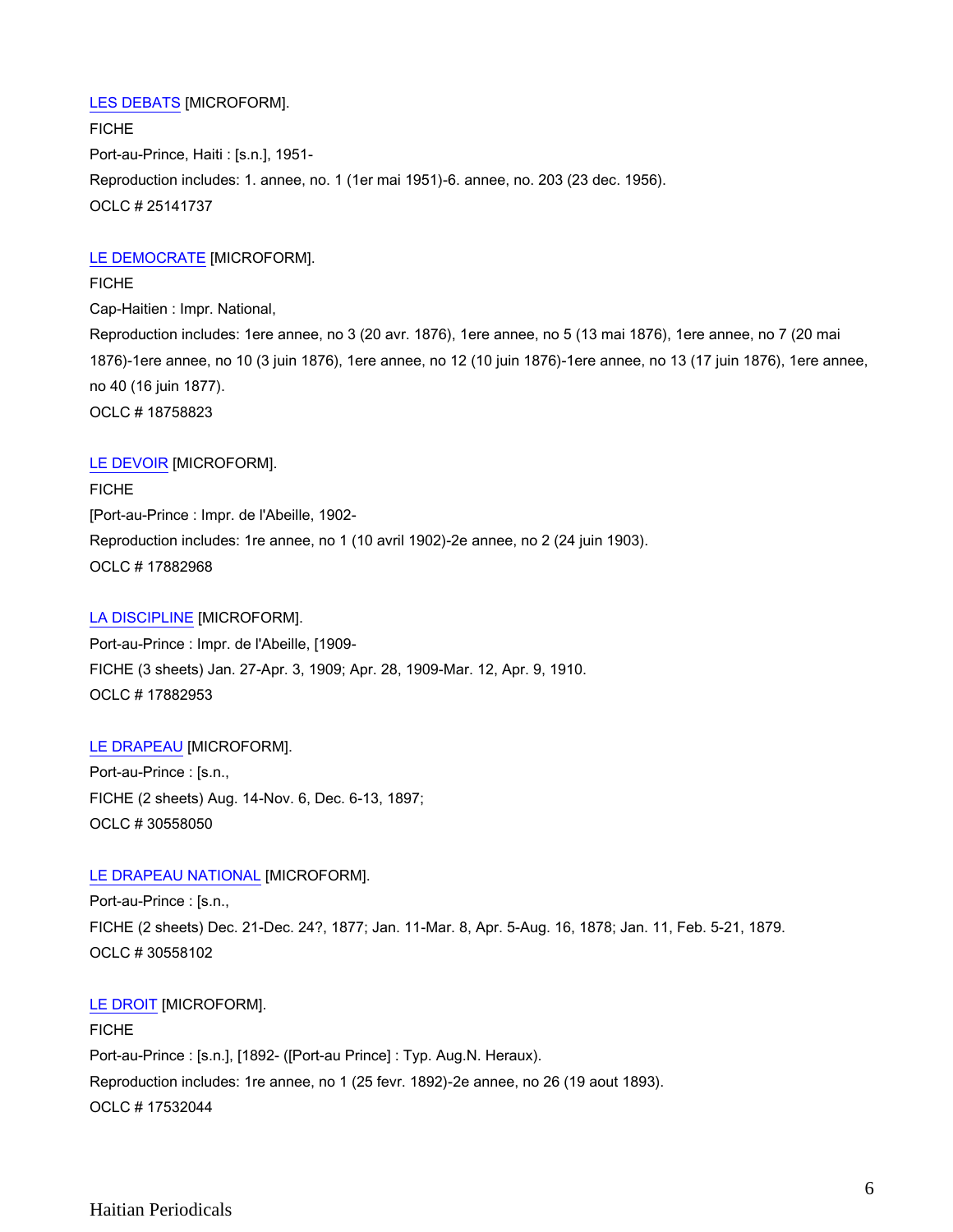# [L'ECHO D'HAITI](http://catalog.crl.edu/record=b1398842~S1) [MICROFORM].

Port-au-Prince : Imp. Vve. J. Chenet, FICHE (4 sheets) July 3-31, Aug. 14-Sept. 11, Sept. 25-Oct. 2, Oct. 23-Nov. 20, 1894; May 21-July 9, 1895; Jan. 7- June 7, June 30, 1899. OCLC # 30416925

# [L'ECLAIR](http://catalog.crl.edu/record=b1099183~S1) [MICROFORM].

FICHE Port-au-Prince : [s.n. , 1889- Reproduction includes: 1ere annee, no 1 (8 fevr. 1889)-2eme annee, no 4 (14 mars 1890); 1ere annee, no 9 wanting. Suspended Apr.-Sept. 1889. OCLC # 18758915

# [L'ECLAIREUR HAYTIEN, OU, LE PARFAIT PATRIOTE](http://catalog.crl.edu/record=b1144907~S1) [MICROFORM].

FICHE Port-au-Prince : F. Darfour, Reproduction includes: No 4 (27 aout, 1818)-No 5 (8 sept., 1818). OCLC # 23280034

# [L'ECONOMISTE HAITIEN](http://catalog.crl.edu/record=b1391994~S1) [MICROFORM].

Port-au-Prince : Francois Dalencour, [1940- FICHE (1 sheet) v. 1, no. 2 (Jan./Feb. 1940). OCLC # 29849517

# [L'EFFORT](http://catalog.crl.edu/record=b1092329~S1) [MICROFORM].

FICHE Port-au-Prince, Haiti : [s.n., 1902- Reproduction includes: 1re annee, no 1 (28 mars 1902)-1re annee, no 28 (22 juil. 1902); no. 21, 26 wanting. OCLC # 17869586

# [L'EGALITE](http://catalog.crl.edu/record=b1091267~S1) [MICROFORM].

FICHE Cap-Haitien : St-Cap Louis Blot, [1881- Reproduction includes: 1re annee, no 1er (15 fevr. 1881)-1re annee, no 28 (12 juin 1883); no 2, 6-8, 17, 19-20 wanting. OCLC # 17861759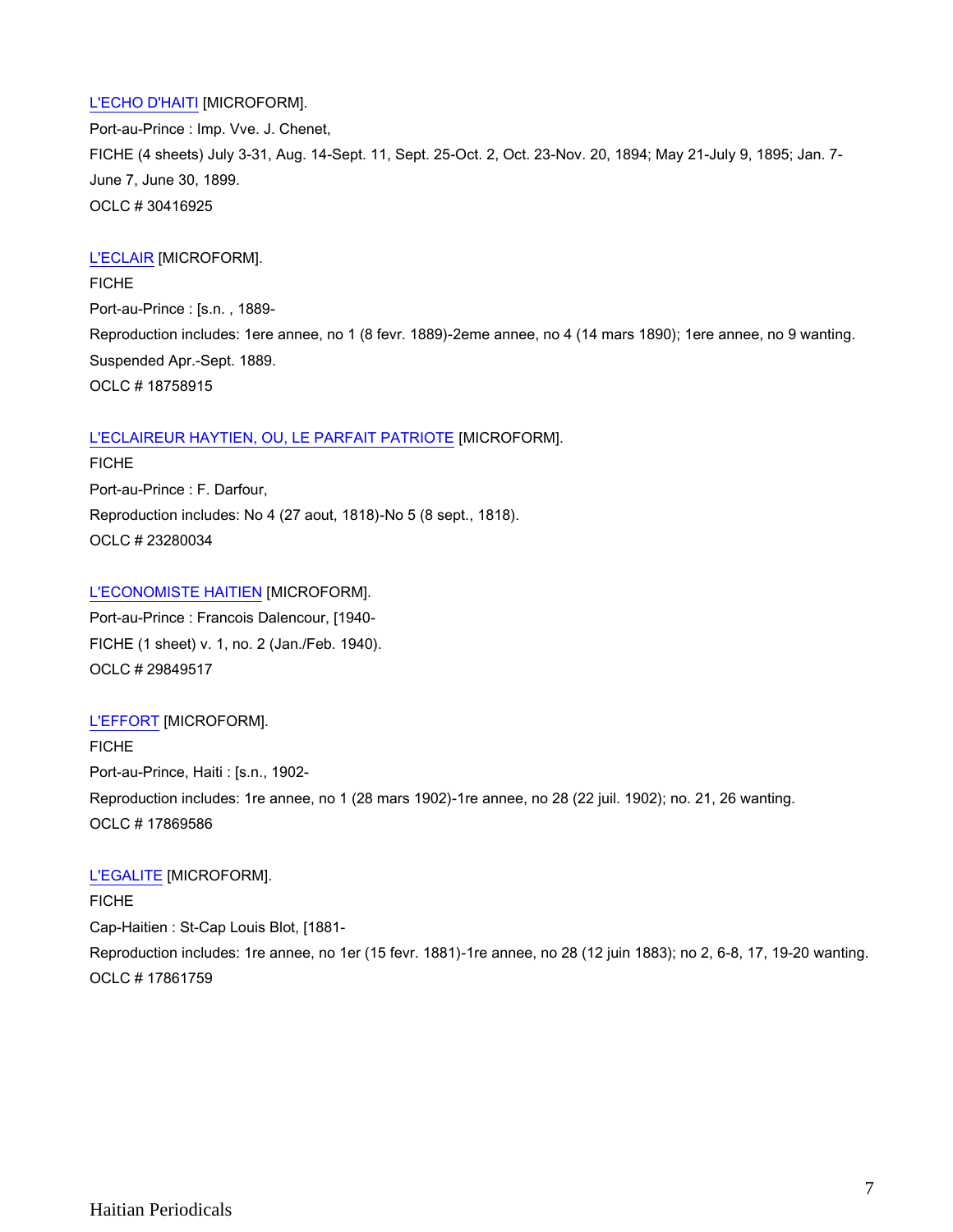## [L'ESSOR LITTERAIRE & SCIENTIFIQUE](http://catalog.crl.edu/record=b1082339~S1) [MICROFORM].

FICHE Port-au-Prince : Impr. Verrolot, 1912- Reproduction includes: 1re annee, no 1er (15 avril 1912)-3me annee, no 27 (15 juin 1914) ; 3me annee, 2e ser., no. 1 (mars 1916)-3me annee, 2e ser., no 8 (oct. 1916). Suspended July 1914-Feb. 1916; resumed publication with: 3me annee, 2e ser., no 1 (mars 1916). OCLC # 18301881

#### [L'EVOLUTION](http://catalog.crl.edu/record=b1164806~S1) [MICROFORM].

Port-au-Prince, Haiti : Imp. de l'Abeille, Microfiche. v.1:no.2-v.2:no.90(1916-1917):[Gaps] Port-au-Prince, Haiti : 5 microfiches. OCLC # 25932464

#### [EXCELSIOR JOURNAL](http://catalog.crl.edu/record=b1387957~S1) [MICROFORM].

Port-au-Prince : Imp. Les Presses Libres, [1952- FICHE (2 sheets) v. 1, no. 1-13 (Feb.-May 4, 1952). OCLC # 29563347

#### [LE FACTEUR](http://catalog.crl.edu/record=b1096900~S1) [MICROFORM].

FICHE Port-au-Prince (Haiti) : [s.n.], 1920 [i.e. 1902]- Reproduction includes: 1re annee, no 1er (6 aout. 1902)-no 43 (18 nov. 1902). OCLC # 18576108

## [FEUILLE DU COMMERCE](http://catalog.crl.edu/record=b1395917~S1) [MICROFORM].

Port-au-Prince : Jh. Courtois, FICHE (46 sheets) [May 28-Dec. 10, 1843; 1844; Jan. 27-Dec. 16, 1849; Jan.-Dec. 1, 15-30, 1850; 1851; Jan. 11-July 8, Sept. 26-Dec. 26, 1852; Jan. 20-Feb. 20, 1853; Mar. 4-Oct. 14, 1854; Feb. 10-Dec. 1, 1855; Jan. 26-Dec. 20, 1856; Jan. 27, 1857-1858; Jan. 20-Dec. 3, 1859; 1860; Jan.-Dec. 21, 1861]; Scattered issues wanting. OCLC # 30093127

#### [LA FOURMI](http://catalog.crl.edu/record=b1099171~S1) [MICROFORM].

FICHE Port-au-Prince : [Impr. de L'OEuvre, Reproduction includes: 1ere annee, no 2 (3 mai 1900)-1ere annee, no 8 (22 mai 1900); no. 4 wanting. OCLC # 18758949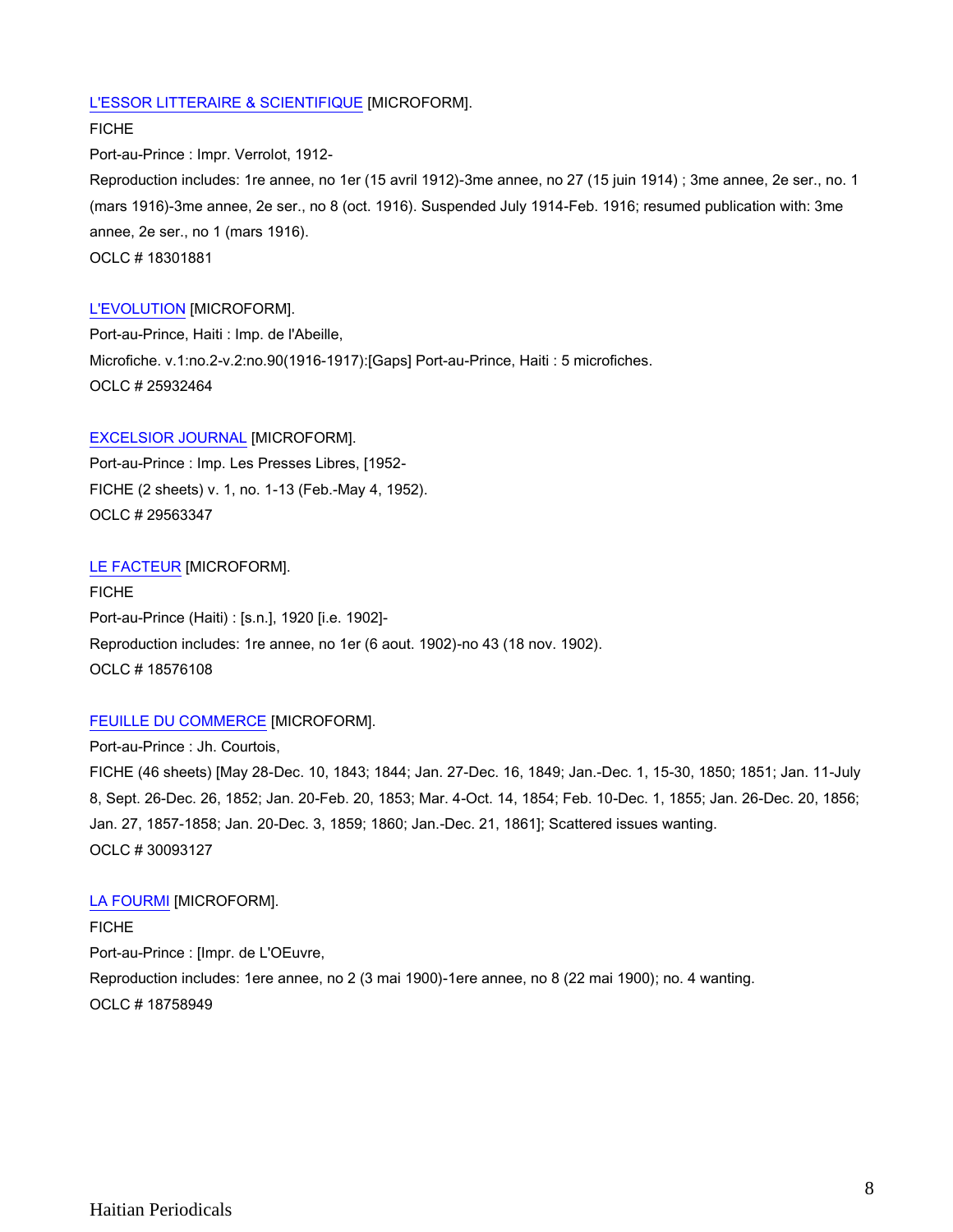## [GAZETTE DES TRIBUNAUX](http://catalog.crl.edu/record=b1083913~S1)

## FICHE

Port-au-Prince : Charles Heraux,

Reproduction includes: 3e annee, [no 2] (15 janv. 1887)-4e annee, no. 15 & 16 (1er & 15 aout 1888); 5e annee, no. 1er (1er janv. 1889)-5e annee, no. 24 (15 dec. 1889); 13e annee, no. 1er (1er janv. 1902)-13e annee, no 16 (15 aout 1902); 14e annee, no 1er (1er janv. 1903)-16e annee, nos. 13 & 14 (1er & 15 juil. 1905); 17e annee, no. 1er (1er janv. 1906)- 19e annee, no 21 (1er nov. 1908); 20e annee, no 1 & 2 (1er & 15 janv. 1909)-20e annee, no 9 (1er & 15 juin 1909); 22e annee, no. 1 (6 janv. 1917)-24e annee, no 51 (27 dec. 1919).

Wanting: 3e annee, no 4; 5e annee, no 4; 15e annee, no 3, 19-20; 18e annee, no 2-4, 6-8, 11, 22; 19e annee, no 3, 12, 18; 20e annee, no 4, 7; 24e annee, no 26.

Suspended 1910-1916.

OCLC # 18282584

## [LE GLANEUR](http://catalog.crl.edu/record=b1099163~S1) [MICROFORM].

# **FICHE** Port-au-Prince, Haiti : [Impr. V. Pierre-Noel, 1925- Reproduction includes: 1ere annee, no 1 (sept. 1925)-1ere annee, no 5 (janv. 1926); 1ere annee, no 2 (oct. 1925) wanting. OCLC # 18758773

#### [LE GLANEUR](http://catalog.crl.edu/record=b1400385~S1) [MICROFORM].

Port-au-Prince : Imp. H. Amblard, FICHE (1 sheet) Jan. 24, Jan. 30-Feb. 3, 1900. OCLC # 30557954

# [LES GRIOTS](http://catalog.crl.edu/record=b1399811~S1) [MICROFORM] : LA REVUE SCIENTIFIQUE ET LITTERAIRE D'HAITI.

Port-au-Prince : [s.n., 1938- FICHE (15 sheets) v. 1., no. 1-v. 2., no. 2/3 (July/Aug/Sept. 1938-Oct./Nov./Dec. 1939/Jan./Feb./Mar. 1940). OCLC # 30497284

[HAITI](http://catalog.crl.edu/record=b1391864~S1) [MICROFORM]. Port-au-Prince : [s.n.]. FICHE (1 sheet) Feb. 19, 1916. OCLC # 29833123

# [HAITI COMMERCIALE, INDUSTRIELLE ET AGRICOLE](http://catalog.crl.edu/record=b1096895~S1) [MICROFORM].

FICHE Port-au-Prince : Frederick Morin, Reproduction includes: 1re annee, no 4 (6 juil. 1917)-1re annee, no 37 (16 fevr. 1918); no. 8-17, 19, 29-30, 34-36 wanting. OCLC # 18576028

Haitian Periodicals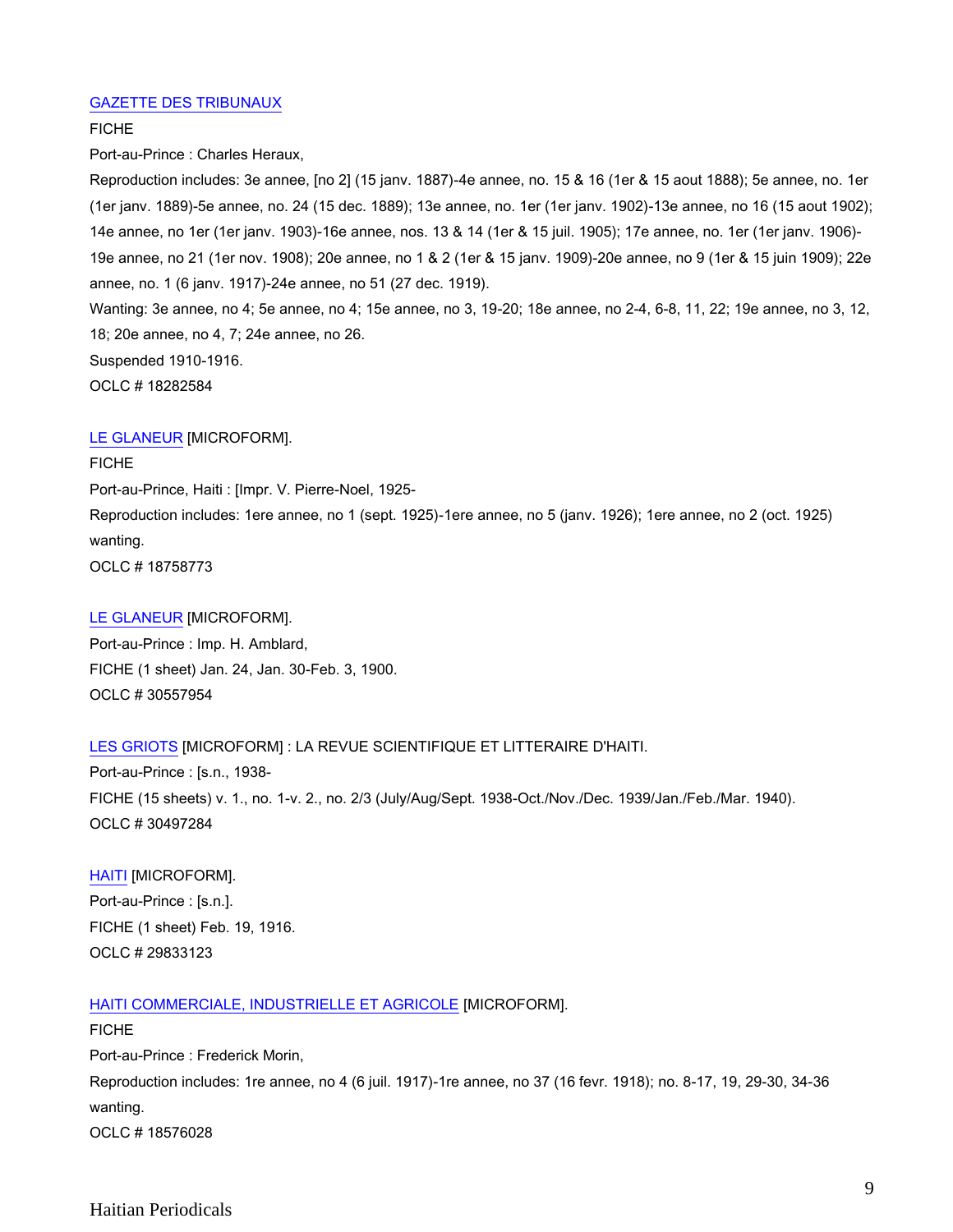# [HAITI DEMOCRATIQUE](http://catalog.crl.edu/record=b1145121~S1) [MICROFORM].

FICHE Port-au-Prince, Haiti : D. Fignole, Reproduction includes: 1ere annee, no 1 (31 mai 1953)-1ere annee, no 91 (30 dec. 1953). OCLC # 23459816

# [HAITI ILLUSTREE](http://catalog.crl.edu/record=b1082398~S1) [MICROFORM].

**FICHE** Port-au-Prince : J. Chenet, Reproducation includes: 1re annee, no 7 (28 mai 1890), 12 (9 juil.), 13 (23 juil.), 21 (11 sept.), 25 (30 oct.), 26 (6 nov.); 2me annee, no. 6 (fevr. 1891), 8 (19 fevr.), 19 (23 avr.)-23 (21 mai), 38 (15 aout); 3me annee, no 1 (2 janv. 1892)-no 48 (3 dec. 1892), (no. 25 and 38 wanting). OCLC # 18308105

# [HAITI INTEGRALE](http://catalog.crl.edu/record=b1391996~S1) [MICROFORM].

Port-au-Prince : [s.n. FICHE (1 sheet) v. 1, no. 1, 11-12 (Aug. 18, Sept. 18-23, 1915). OCLC # 29849542

# [HAITI LITTERAIRE & SCIENTIFIQUE](http://catalog.crl.edu/record=b1097405~S1) [MICROFORM].

FICHE Port-au-Prince : E. LaForest, [1912- Reproduction includes: 5 janv. 1912-5 juil. 1913. OCLC # 18550436

# [HAITI LITTERAIRE & SOCIALE](http://catalog.crl.edu/record=b1097404~S1) [MICROFORM].

FICHE Port-au-Prince : F. Marcelin, [1905- Reproduction includes: 1re annee, no 1 (20 janv. 1905)-7e annee, no 142 (5 juil. 1911); scattered issues and pages wanting. OCLC # 18550424

[HAITI-RENCONTRES](http://catalog.crl.edu/record=b1098568~S1) [MICROFORM].

FICHE Lille (Nord), France : [s.n.], [1958- Reproduction includes: No 1 (oct.-dec. 1958)-no 3 (aout 1959). OCLC # 18707574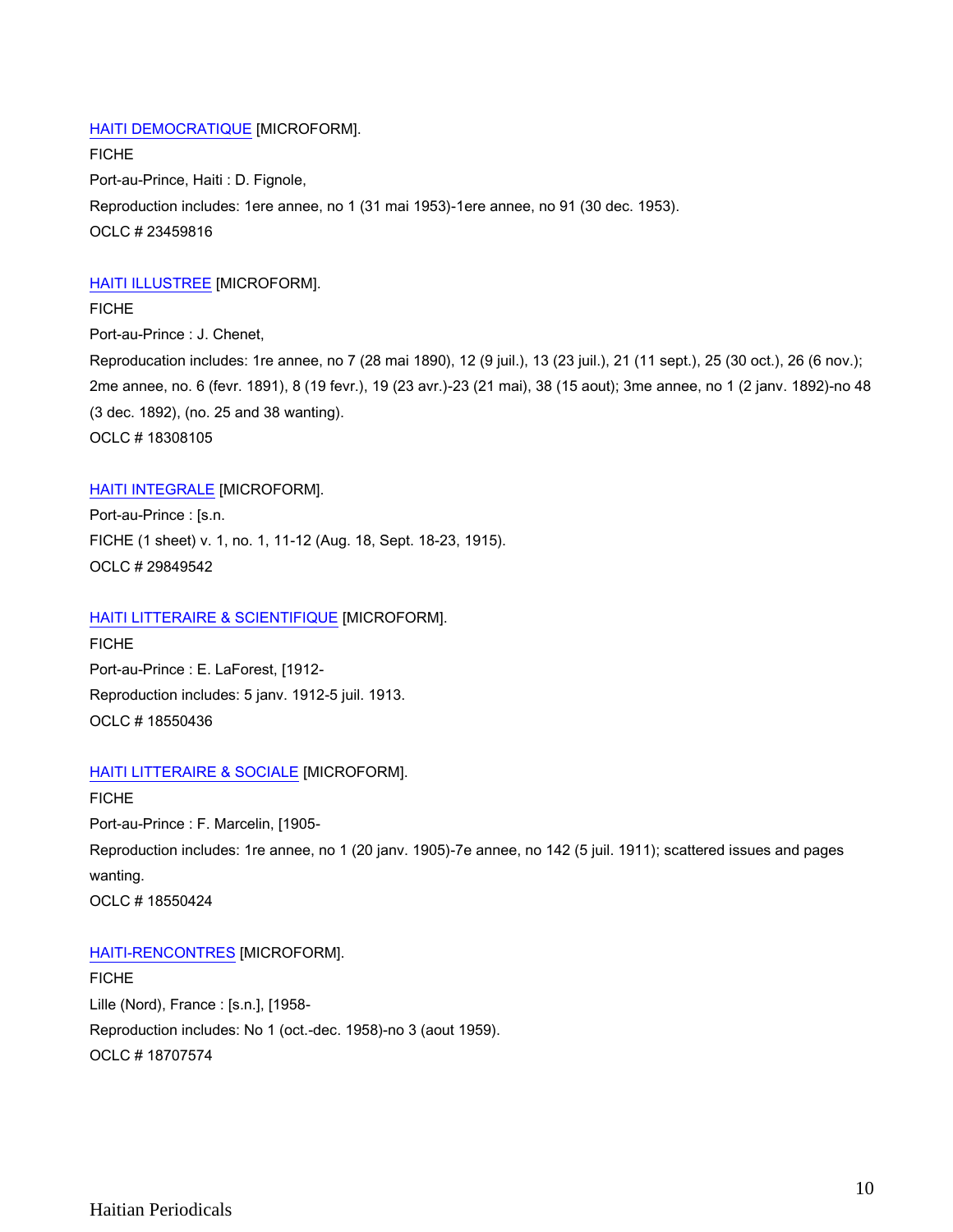# [L'HAITIEN](http://catalog.crl.edu/record=b1097403~S1) [MICROFORM].

Gonaives : Bureau de l'imp. du journal, [1876- FICHE Sept. 23-Nov. 25, Dec. 9-30, 1876. Feb. 9-Mar. 16, Apr. 6-May 30, 1878. 3 sheets June 19-Sept. 2, Oct. 4, 31, 1878. OCLC # 18550406

#### [HEBDO-SPORTS](http://catalog.crl.edu/record=b1395911~S1) [MICROFORM].

Port-au-Prince : Federation de football, [1951-

FICHE (11 sheets) v. 1, no. 1-8, 10-15, 17-22, 24-28 (Jan.-Feb., Mar. 11-Apr. 11, Apr. 25-June 6, June 20-July 11, 1951); v. 2, no. 1-28 (Feb.-Aug. 1952); v. 3, no. 1-7 (Nov. 6-Dec. 19/26, 1952); v. 2, no. 8-26 (Jan.-May 1953). OCLC # 30093017

#### [L'HOMME LIBRE](http://catalog.crl.edu/record=b1095108~S1) [MICROFORM].

FICHE

Gonaives : Impr. de "L'homme libre",

Reproduction includes: 1re. annee, no. 23 (5 sept. 1878); 1re. annee, no. 28 (10 oct. 1878); 1re. annee, no. 30 (24 oct. 1878)-1re. annee, no. 31 (31 oct. 1878); 1re. annee, no. 34 (21 nov. 1878); 1re. annee, no. 38 (29 dec. 1878); 2e annee, no. 5 (9 juil. 1879); 2e annee, no. 9 (3 sept. 1879); 2e annee, no. 12 (15 fevr. 1880)-2e annee, no. 13 (8 mars 1880); 3eme annee, no. 7 (14 juil. 1880); 3eme annee, no 11 (23 sept. 1880); 3eme annee, no 13 (13 janv. 1881)-3eme annee, no 15 (23 fevr. 1881).

OCLC # 18453594

#### [INDEPENDANCE.](http://catalog.crl.edu/record=b1155208~S1)

Port-au-Prince, Haiti : Imp. de "L'Action", [1954- FICHE Sept. 30, 1954-Dec. 1956. 24 sheets. OCLC # 25141710

## [L'INDEPENDANT](http://catalog.crl.edu/record=b1095112~S1) [MICROFORM].

Port-au-Prince : Impr. du Commerce, Reproduction includes: 1ere annee, no 3 (23 mai 1877)- 1ere annee, no 6 (13 juin 1877). OCLC # 18453618

#### [L'INFORMATEUR HAITIEN](http://catalog.crl.edu/record=b1398856~S1) [MICROFORM].

Port-au-Prince : Imp. Aug. A. Heraux, FICHE (7 sheets) Jan. 15-Feb. 22, Feb. 25-April 30, May 3-July 9, July 11-Aug. 22, 25-30, 1919. OCLC # 30417072

#### [L'INFORMATION](http://catalog.crl.edu/record=b1164808~S1) [MICROFORM].

Cap-Haitien, Haiti : [s.n., FICHE (7 sheets) [Jan. 13, 1934-Dec. 28, 1935]; Scattered issues wanting. OCLC # 25932513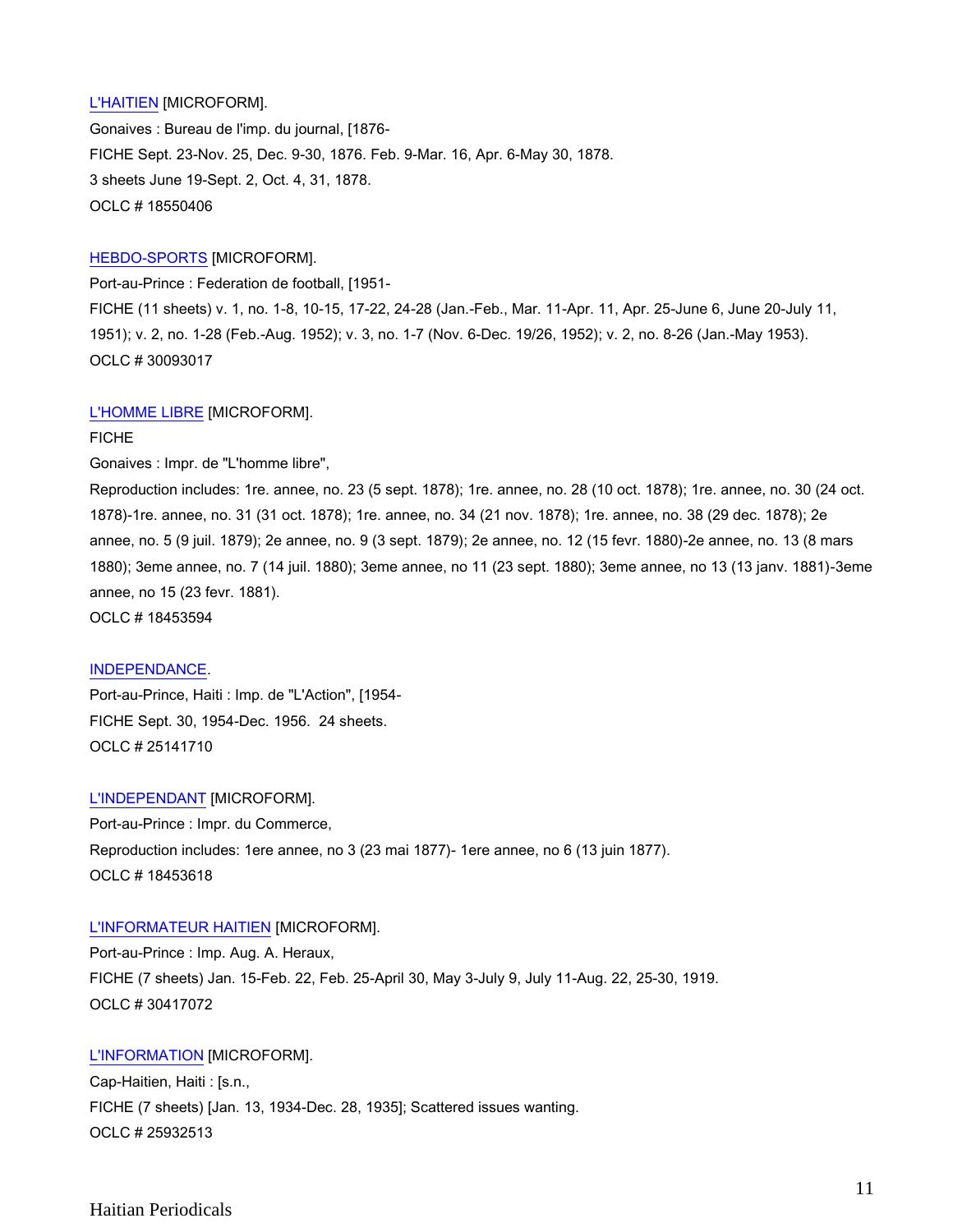## [L'INSTITUTEUR RURAL](http://catalog.crl.edu/record=b1392203~S1) [MICROFORM] : REVUE D'EDUCATION.

Port-au-Prince : Publiee par le Service national de la production agricole et de l'enseignement rural, [1939- FICHE (1 sheet) v. 1, no. 1, 3-4 (3rd quarter 1939, 1st-2nd quarter 1940). OCLC # 29861489

## [L'INTERET GENERAL](http://catalog.crl.edu/record=b1164804~S1) [MICROFORM].

Port-au-Prince : Imp. Aug. A. Heraux, [1899- Microfiche. v.1:no.1-7(may-july 1899) Port-au-Prince, Haiti :. 1 microfiche. OCLC # 25932451

## [LA JEUNE HAITI](http://catalog.crl.edu/record=b1095106~S1) [MICROFORM].

Port-au-Prince : Impr. de la Jeunesse,

Reproduction includes: 2me annee, no 5 (14 sept. 1894); 2me annee, no 7 (24 nov. 1894); 2me annee, nos 10 & 11 (fevr. & mars 1895); 3me annee, no 1er (juil. 1895); 3me annee, no 3 & 4 (sept & oct. 1895); avril-mai 1896. OCLC # 18453568

## [LE JOURNAL DE RENSEIGNEMENTS ET D'ANNONCES](http://catalog.crl.edu/record=b1164815~S1) [MICROFORM].

Port-au-Prince, Haiti : Imp. de l'Abeille, Microfiche. v.2:no.2-11(June-July 1902) Port-au-Prince, Haiti : 1 microfiche. OCLC # 25977830

#### [JUNIA](http://catalog.crl.edu/record=b1096894~S1) [MICROFORM].

FICHE Port-au-Prince : Imp. V. Pierre-Noel, Reproduction includes: 1re annee, no 2 (juin 1924); 2eme annee, no 11 (mai 1925); 3eme annee, no 19 (janv. 1926); 3eme annee, no 22 (avril 1926)-3eme annee, no 24, 25 (juin, juil. 1926); 3eme annee, no 28 (avril 1928)-3eme annee, no 29 (mai 1928). OCLC # 18576003

#### [LA JUSTICE](http://catalog.crl.edu/record=b1096902~S1) [MICROFORM].

Port-au-Prince : J.B.N. Desroches, Reproduction includes: 1re annee, no. 34 (5 sept. 1889); 2e annee, no 1er (22 oct. 1889)-3me annee, no 25 (23 mai 1891). OCLC # 18576104

#### [LE JUSTICIER](http://catalog.crl.edu/record=b1096901~S1) [MICROFORM].

**FICHE** Port-au-Prince : G. Fouche, [1903- Reproduction includes: 1re annee, no 1 (24 sept. 1903)-2e annee, no 26 (9 juil. 1904); 2e annee, no. 2, 4, 6, 12-17, 19 wanting. OCLC # 18576098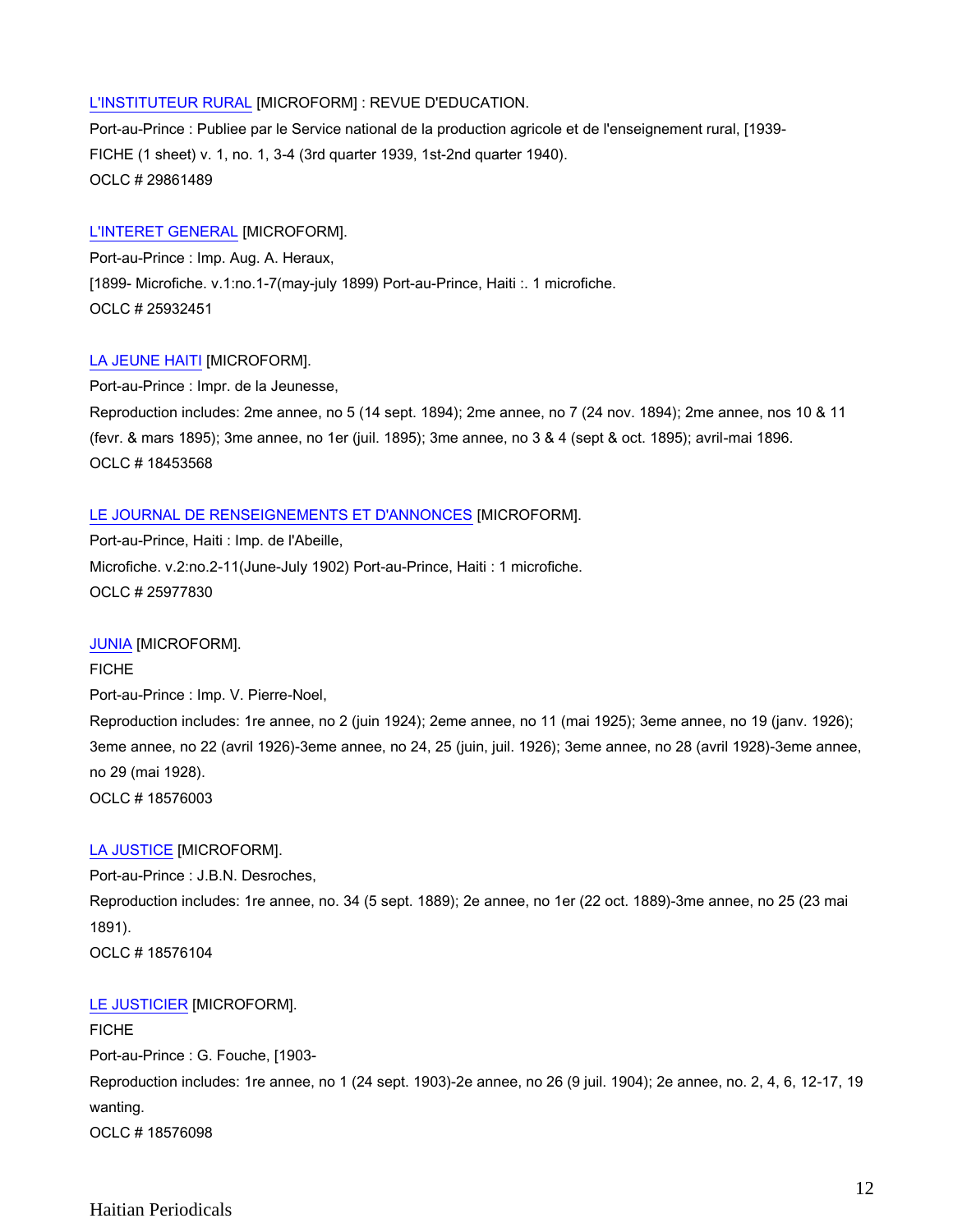# [LA LANTERNE](http://catalog.crl.edu/record=b1395268~S1) [MICROFORM].

Cap-Haitien : La Lanterne, [1936- FICHE (73 sheets) v. 1, no. 1-v. 2, no. 51 (Oct. 17, 1936-Oct. 16, 1937); v. 3, no. 106-v. 5, no. 209 (Oct. 22, 1938-Oct. 12, 1940). OCLC # 30047264

# [LA LANTERNE MEDICALE](http://catalog.crl.edu/record=b1398830~S1) [MICROFORM].

Port-au-Prince : Imp. Dme F. Smith, FICHE (8 sheets) v. 2, no. 2-v. 3, no. 1/2 (Feb. 1899-Jan./Feb. 1900), v. 3, no. 5-9 (May-Sept. 1900); v. 3, no. 11-v. 4 (Nov. 1900-1901); v. 9, no. 5 (Apr. 1906); v. 10, no. 1, 4-5 (Aug. 1906, Feb.-Apr. 1907). OCLC # 30416831

# [LA LIBERTE](http://catalog.crl.edu/record=b1387157~S1) [MICROFORM].

Cap-Haitien : Nationale du Cap-Haitien, FICHE (3 sheets) Mar. 2, Nov. 16, 30, Dec. 21, 1889; Jan. 11, Feb. 8-15, Mar.-Apr., May 17-Aug. 9, 1890; issues for Jan. 11-Mar. 4, Aug. 2, 1890 filmed twice. OCLC # 29530296

## [LA LIGUE](http://catalog.crl.edu/record=b1387964~S1) [MICROFORM].

Port-au-Prince : La Ligue des patriotes, FICHE (1 sheet) v. 1, no. 4 (Sept. 31, 1915). OCLC # 29563364

# [MAINTENANT](http://catalog.crl.edu/record=b1397114~S1) [MICROFORM].

Port-au-Prince : Imp. du College vertieres, [1936- FICHE (5 sheets) Feb. 15, 1936-May 29, 1937. OCLC # 30263285

# [MATIN. EDITION SPECIALE](http://catalog.crl.edu/record=b1097457~S1) [MICROFORM].

FICHE Port-au-Prince : [Le Matin, 1926- Reproduction includes: No 1 (15 fevr. 1926)-no 7 (15 aout 1926). OCLC # 18555936

# [LE MESSAGER](http://catalog.crl.edu/record=b1096896~S1)

Port-au-Prince, Haiti : Impr. du Messager, FICHE 4 sheets Nov. 28, 1900-May 25, 1901; LACKS: Nov. 29-30, Dec. 3-4, 8, 13-17, 21-25, 1900; Jan. 1-3, 10-12, 15, 19-31, Feb. 6-12, 14-Apr. 13, 29, May 1-2, 20-22, 1901. OCLC # 18576045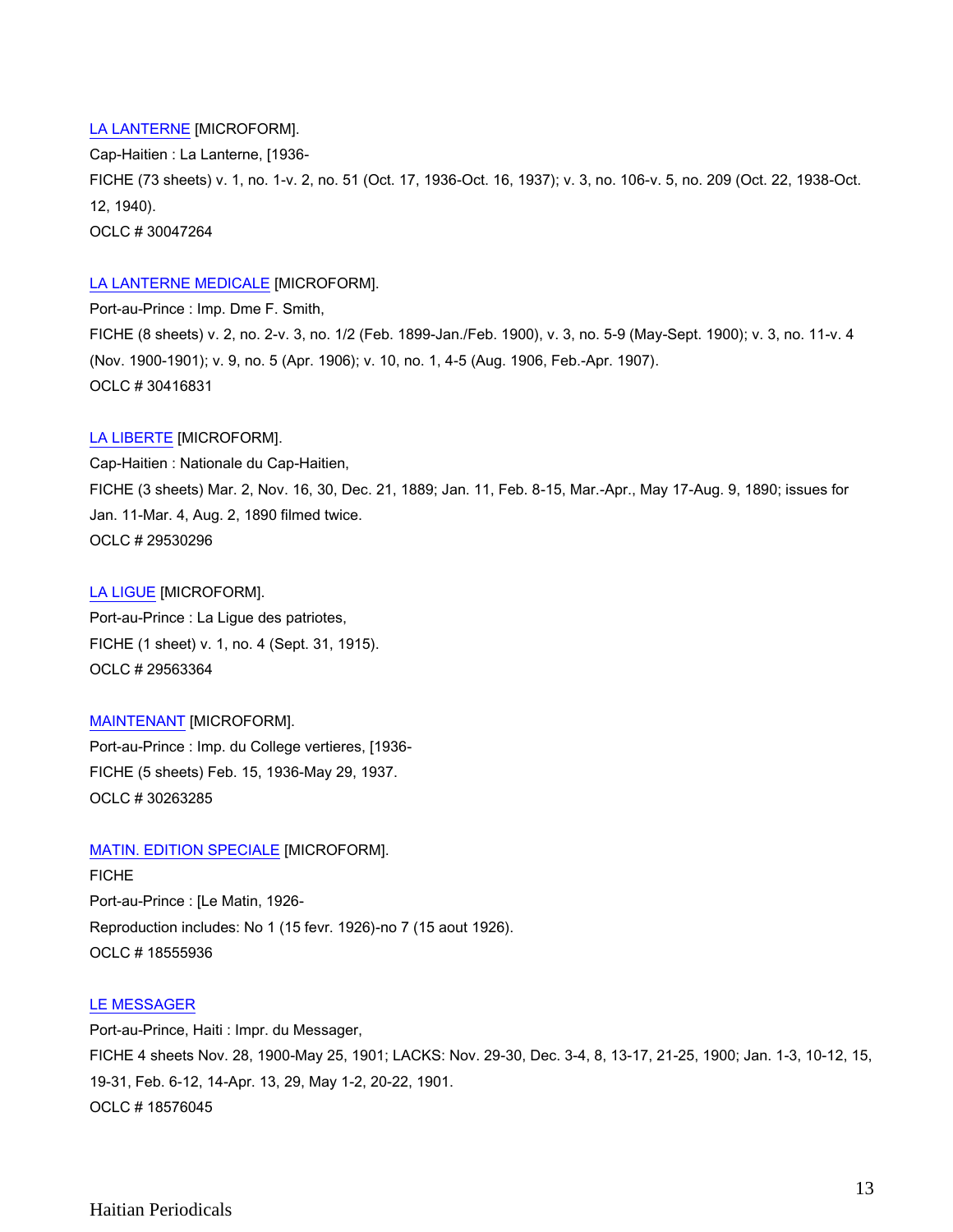## [LE MESSAGER INDUSTRIEL](http://catalog.crl.edu/record=b1096893~S1) [MICROFORM].

FICHE Port-au-Prince : Imp. Goldmann, [1886- Reproduction includes: 1ere annee, no 1 (24 juil. 1886)-1ere annee, no 14 (21 mai 1887); suppl. au no 10. Suspended Nov.-Dec. 1886. OCLC # 18576014

## [LE MOMENT](http://catalog.crl.edu/record=b1103304~S1) [MICROFORM].

**FICHE** Port-au-Prince : Amblard, [1902- Reproduction includes: No 1 (3 dec. 1902)-no 198 (30 juin 1906); no 111, 140, 157, 196 wanting. OCLC # 19819398

# [LE MONITEUR DES COMMUNES : POUR LA PUBLICATION SPECIALE DES ACTES DES CONSEILS](http://catalog.crl.edu/record=b1400190~S1)

[COMMUNAUX](http://catalog.crl.edu/record=b1400190~S1) [MICROFORM]. Port-au-Prince : Imp. du Commerce, [1877- FICHE (2 sheets) v. 1, no. 1-19 (Mar. 15, 1877-June 20, 1878). OCLC # 30533855

[LA MORALE PUBLIQUE](http://catalog.crl.edu/record=b1400195~S1) [MICROFORM]. Port-au-Prince : Imp. Dme. F. Smith, [1897- FICHE (6 sheets) Jan. 20-Sept. 3, 1897. OCLC # 30533955

# [LES MOUSQUETAIRES](http://catalog.crl.edu/record=b1096421~S1) [MICROFORM].

FICHE Port-au-Prince : [s.n., 1881- Reproduction includes: No 1 (12 nov. 1881)-avr. 1882)-no 21 (22 avril 1882); no 6-7, 15-18 wanting. OCLC # 18474547

#### [LA NATION](http://catalog.crl.edu/record=b1101502~S1) [MICROFORM].

FICHE Port-au-Prince : [s.n., 1884- Reproduction includes: lere annee, no 1 (1er avril 1884)-lere annee, no 41 (6 janv. 1885); lacks: lere annee, no 32. OCLC # 18992925

#### [LE NATIONAL](http://catalog.crl.edu/record=b1155213~S1) [MICROFORM].

**FICHE** [Port-au-Prince, Haiti : s.n.], 1953- Reproduction includes: 1ere annee, no. 1 (19 juil. 1953)-4eme annee, no. 158 (30 sept. 1956). OCLC # 25141758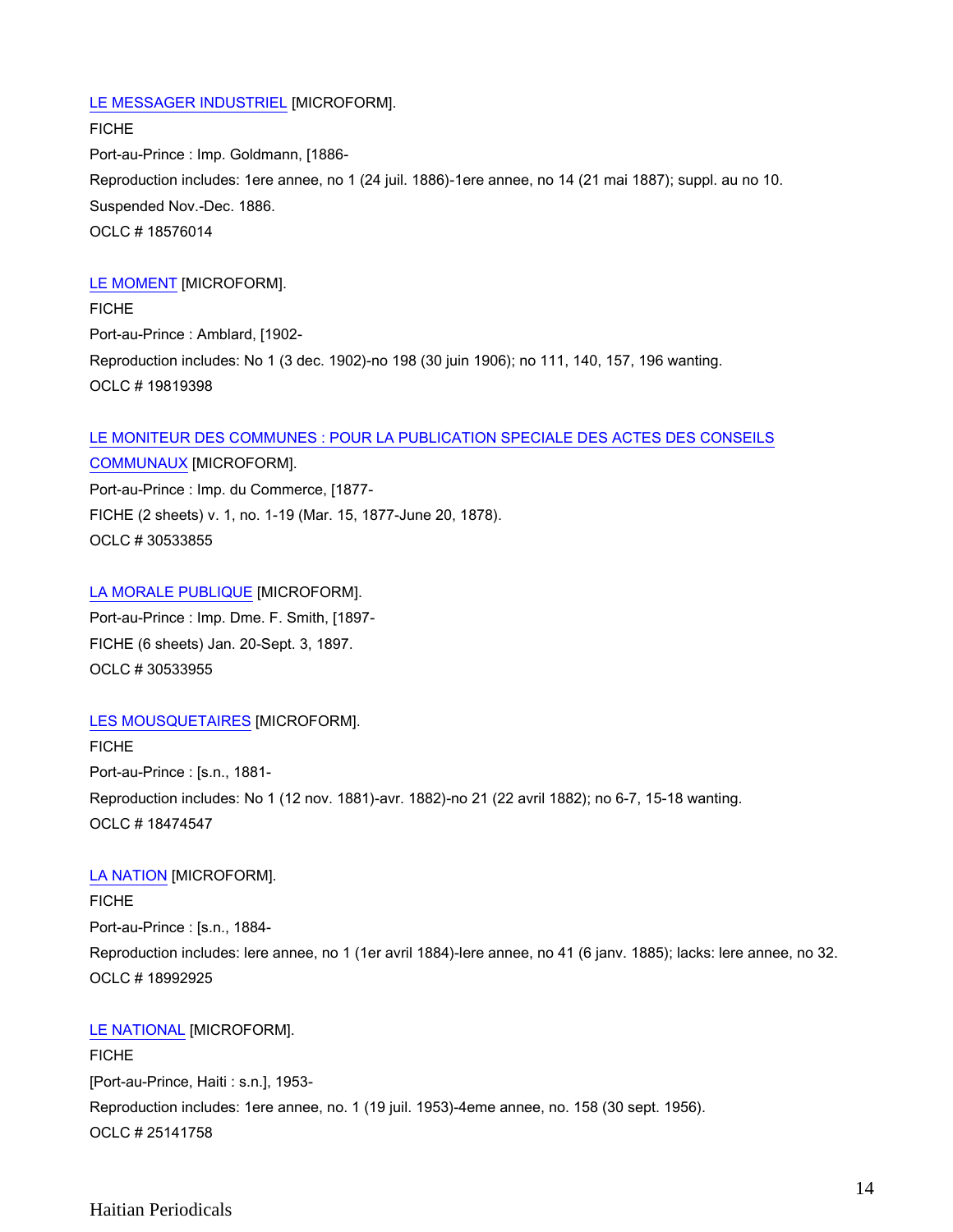## [NOS FINANCES](http://catalog.crl.edu/record=b1100557~S1) [MICROFORM].

FICHE Port-au-Prince, Haiti : E. Eysallene, Reproduction includes: 1re annee, no 2 (14 dec. 1900)-2e annee, no 2 (6 juin 1902); lacks: 1re annee, no 32-34. OCLC # 18822167

#### [LA NOUVELLE HAITI](http://catalog.crl.edu/record=b1096422~S1) [MICROFORM].

**FICHE** [Port-au-Prince] : Andre Liautaud, [1934- Reproduction includes: Vol. 1, no. 1 (mars 1934)-v. 1, no. 3 (mai 1934). OCLC # 18474564

## [LA NOUVELLE REVUE](http://catalog.crl.edu/record=b1103303~S1) [MICROFORM].

FICHE Cap-Haitien : Progres, [1907- Reproduction includes: 1re annee, no. 1er (sept. 1907)-2e annee, no 7 (mars 1909). OCLC # 19819393

## [LA NOUVELLE RONDE](http://catalog.crl.edu/record=b1103301~S1) [MICROFORM].

FICHE Port-au-Prince : Aug. A. Heraux, [1925- Reproduction includes: 1re annee, no 1 (juin 1925)-no 10 (avril 1926). OCLC # 19819380

## [LA NOUVELLE RUCHE](http://catalog.crl.edu/record=b1398819~S1) [MICROFORM].

Port-au-Prince : Imp. de l'Etat, [1946- FICHE (1 sheet) v. 1, no. 1-4 (Apr. 27-May 24, 1946). OCLC # 30416730

#### [LES NOUVELLES](http://catalog.crl.edu/record=b1395019~S1) [MICROFORM].

Port-au-Prince : Imp. Amblard, [1888- FICHE (3 sheets) Oct. 24, Nov. 7, 21, Dec. 5, 19-26, 1888; Jan. 2-30, Feb. 13-May 8, May 22-Aug. 14, 1889. OCLC # 30022045

# [L'OBSERVATEUR, JOURNAL PERIODIQUE](http://catalog.crl.edu/record=b1144948~S1) [MICROFORM].

**FICHE** [Cayes : sn., Reproduction includes: No 8 (15 aout 1819). OCLC # 23290414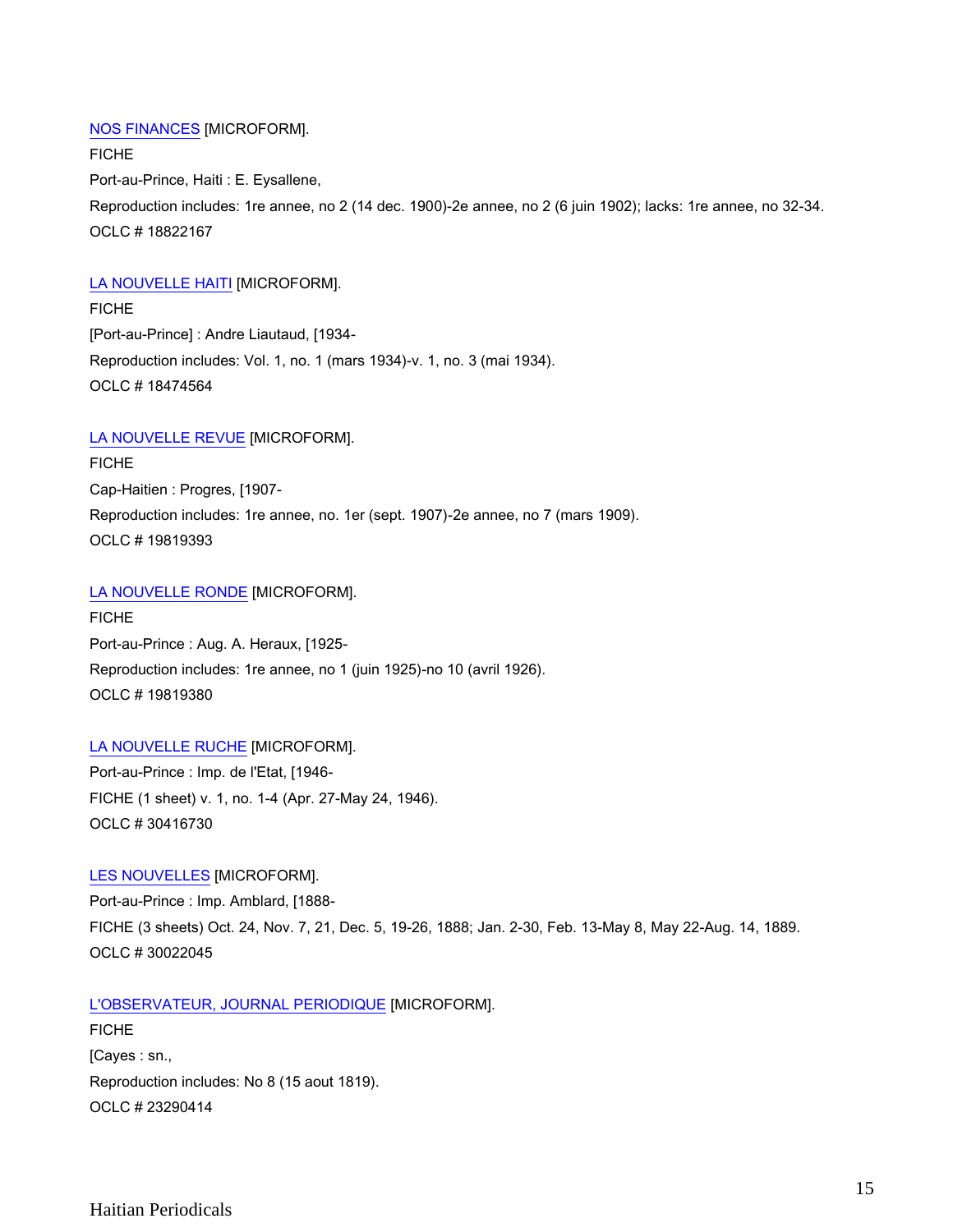[L'OEIL](http://catalog.crl.edu/record=b1096499~S1) [MICROFORM]. Port-au-Prince : Imp. Bouchereau, FICHE (12 sheets) Feb. 28-Apr. 27, May-Sept. 18, Nov. 13-Dec. 2; Dec. 24, 1880; [1883-May ? 1887]; Scattered issues wanting. OCLC # 18477154

# [L'OEUVRE](http://catalog.crl.edu/record=b1096898~S1) [MICROFORM].

FICHE Port-au-Prince : Impr. Amblard, [1904- Reproduction includes: 1re annee, no 1 (25 aout 1904)-1re annee, no 3 (25 nov. 1904). OCLC # 18576051

## [L'OEUVRE](http://catalog.crl.edu/record=b1395919~S1) [MICROFORM].

Port-au-Prince : Imp. Centrale, FICHE (1 sheet) No. 8-9/10, 14-16 (Jan.-Feb./Mar., July-Sept. 1940). OCLC # 30093209

## [L'OPINION PUBLIQUE](http://catalog.crl.edu/record=b1387948~S1) [MICROFORM].

Port-au-Prince : Bureau du Journal, [1902- FICHE (2 sheets) May 27-June 7, June 11-July 18, Aug. 2, 16-30, Sept. 9-Oct. 18, 1902. OCLC # 29563310

# [LE PACIFICATEUR](http://catalog.crl.edu/record=b1103299~S1) [MICROFORM].

**FICHE** [Port-au-Prince] : Amblard, [1903- Reproduction includes: 1re annee, no 1 (30 avril 1903)-6e annee, no 301 (11sept. 1908); lacks: no 101, 104, 112-113, 115-118, 122, 139, 173, 178, 180, 194, 199-200. OCLC # 19819359

# [PAILLASSE](http://catalog.crl.edu/record=b1095110~S1) [MICROFORM].

FICHE Port-au-Prince : A Magloire, [1931- Reproduction includes: No 1er (20 mai 1931)-nos 4 et 5 (20 & 30 juin 1931). OCLC # 18453605

## [PANORAMA](http://catalog.crl.edu/record=b1103300~S1) [MICROFORM].

FICHE [Port-au-Prince] : Henri Deschamps, [1955- Reproduction includes: Nouv. ser. No 1 (mars 1955)-no 13 (nov. 1956). OCLC # 19819365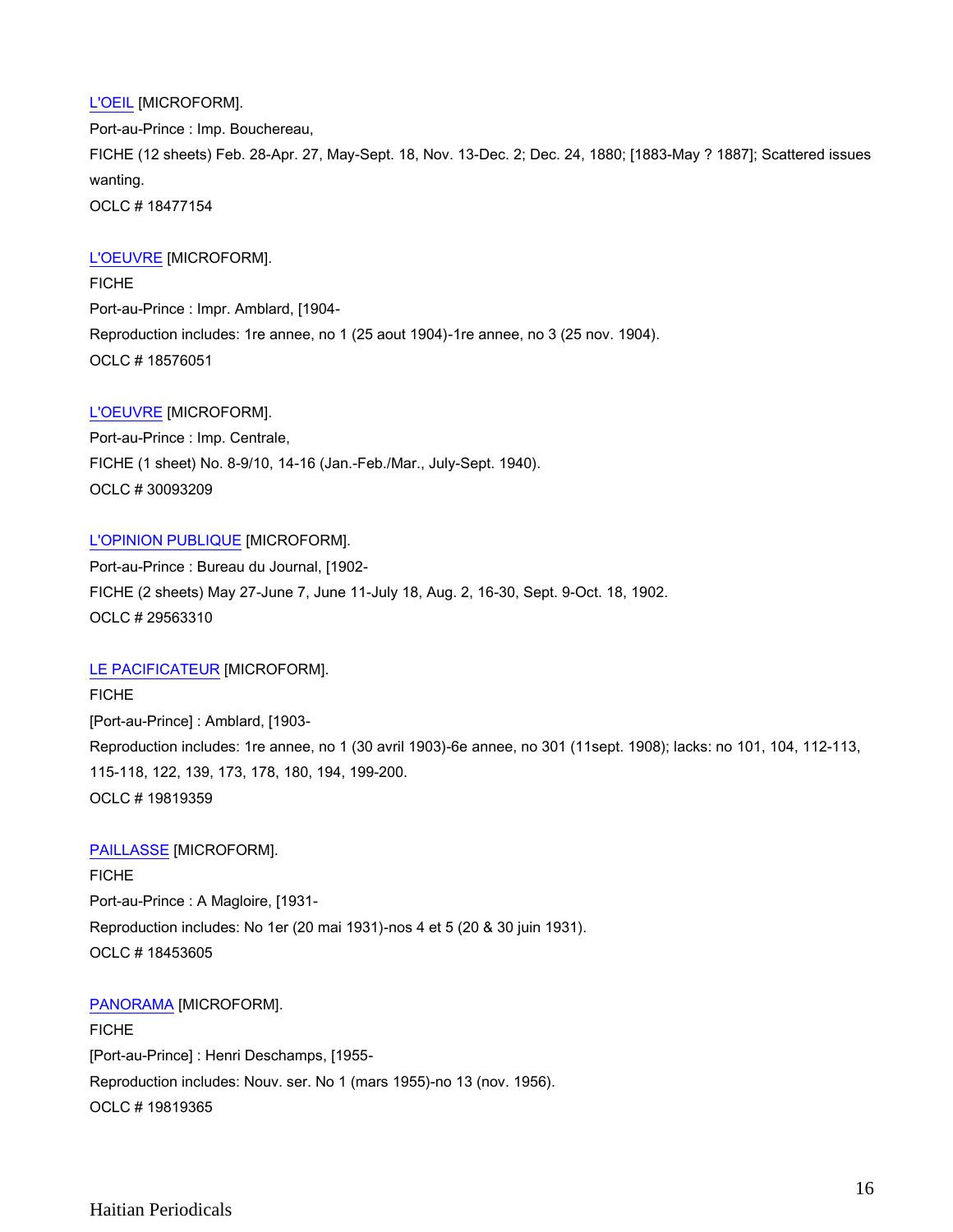# [LA PATRIE](http://catalog.crl.edu/record=b1103302~S1) [MICROFORM].

FICHE [Port-au-Prince] : [Aug.] A. Heraux, [1908- Reproduction includes: No 1 (16 dec. 1908)-no 25 (10 juil. 1909). OCLC # 19819404

# [LE PATRIOTE](http://catalog.crl.edu/record=b1103305~S1) [MICROFORM].

FICHE Cap-Haitien : N. Polony, [1884- Reproduction includes: 1re annee, no 4 (13 dec. 1884)-3e annee, no 18 (5 dec. 1887); lacks: 1re annee, no 1-3, 8-10, 13-16, 18-21, 23-29, 31-32; 2e annee, no 17, 25, 28; 3e annee, no 1-12, 14, 16. OCLC # 19819413

#### [LE PAYS](http://catalog.crl.edu/record=b1387961~S1) [MICROFORM].

Port-au-Prince : [s.n.]. FICHE (1 sheet) Jan. 8, 29-Feb. 5, Apr. 9-May 21, 1890. OCLC # 29563352

[LE PERSEVERANT](http://catalog.crl.edu/record=b1400184~S1) [MICROFORM]. Port-au-Prince : B. Chapotin, FICHE (2 sheets) Aug. 13, 1881-Jan. 20, 1882. OCLC # 30533790

# [LE PETIT HAITIEN](http://catalog.crl.edu/record=b1095104~S1) [MICROFORM].

FICHE Cap-Haitien : Impr. La Conscience, [1906- Reproduction includes: 1re annee, no 1er (22 mai 1906)-2me annee, nos 16-19 (aout-nov. 1907); 1re annee, no 2-4; 2me annee, no 15 wanting. Lacks: 1re annee, no 2-4; 2me annee, no 15. OCLC # 18453541

# [LE PETIT IMPARTIAL](http://catalog.crl.edu/record=b1399808~S1) [MICROFORM].

Port-au-Prince : [s.n., 1927- FICHE (14 sheets) Dec. 5, 1927-Apr. 16, 1929; July 2-Aug. 13, 16-30, Sept. 3-19, Sept. 30-Oct. 5, Nov. 8, Dec. 3-31, 1930; Jan. 6-Apr. 11, 30, May 11-June 6, 1931. OCLC # 30497255

# [LE PETIT MONDAIN](http://catalog.crl.edu/record=b1096899~S1) [MICROFORM].

**FICHE** [Port-au-Prince : s.n., Reproduction includes: 1re annee, no 2 (31 oct. 1901)-1re annee, no 3 (7 nov. 1901). OCLC # 18576094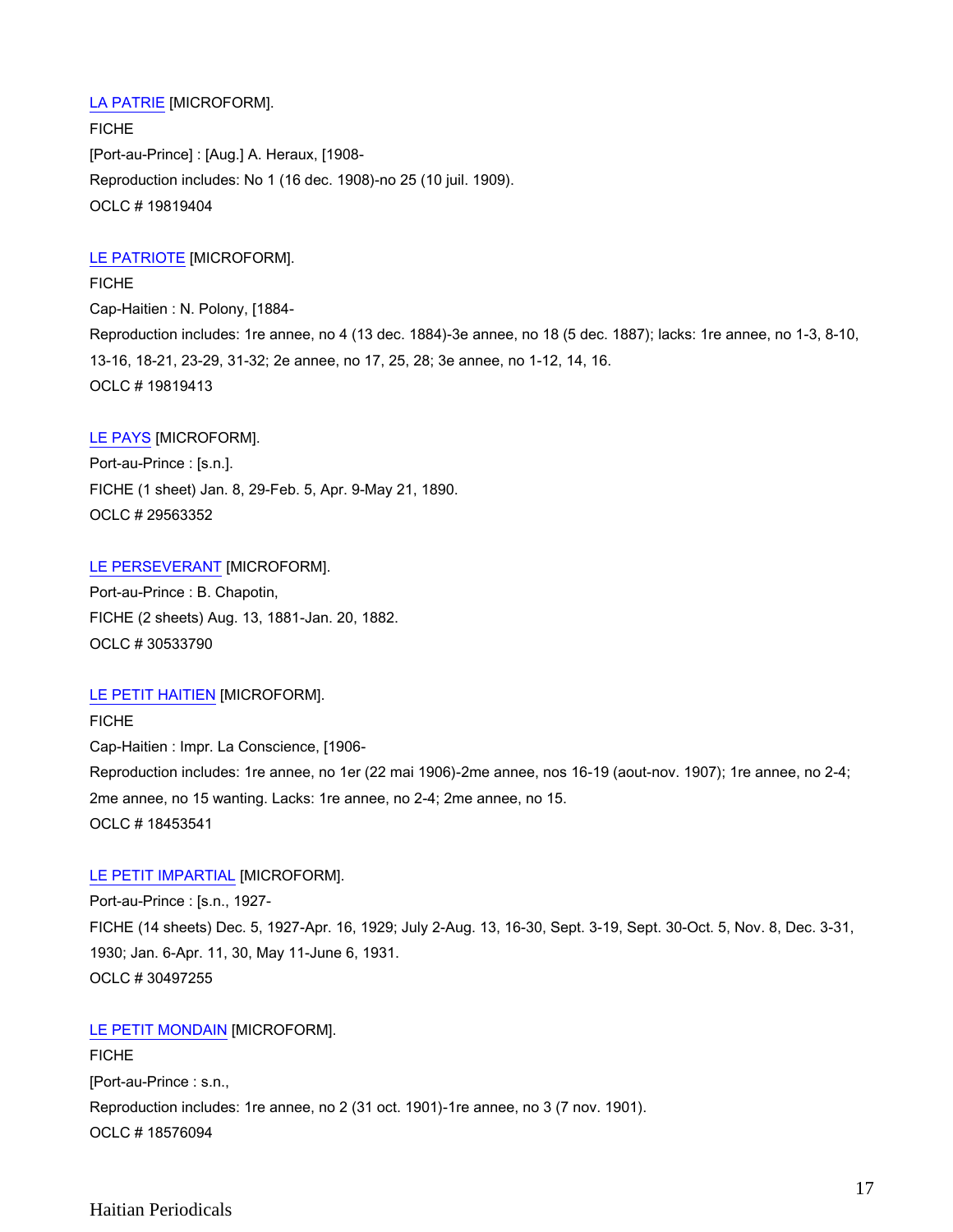# [LA PETITE REVUE](http://catalog.crl.edu/record=b1395023~S1) [MICROFORM].

FICHE

Port-au-Prince : Imp. de la Petite Revue, [1919-1935]. Suspended publication with: 2. annee, no 55 (24 avril 1920); resumed publication with: 2. annee, no 55 (1 mai 1925). (80 sheets) v. 1, no. 1-v. 11, no. 268 (Apr. 12, 1919-Jan. 15/ Feb. 1 1935). OCLC # 30023182

# [LE PEUPLE.](http://catalog.crl.edu/record=b1128744~S1)

Port-au-Prince : [s.n., 1892-

FICHE June 17, 22-28, July 1-12, 18-20, 25-Aug. 1, 4-5, 8, 11, 16-25, 29-30, Sept. 1-13, 15-Oct. 28, Nov. 2-Dec. 15, 21-28; 30, 1892-Jan. 25, 27-Feb. 2, 6-May 18, 22-June 21, 26-30, 1893; Jan. 1, 3-29, 31-Feb. 5, 7-16, 19-20, 22-27, Mar. 1-6, 8, 12-May 16, 18-25, 29-June 28, July 9-10, 17-27, 30-Aug. 8, 10, 14, 16, 23-Sept. 24, 26-Oct. 11, 15-17, 19- Nov. 22, 26-Dec. 20, 24-27, 31, 1894. OCLC # 20654079

#### [LE PEUPLE.](http://catalog.crl.edu/record=b1128746~S1)

#### MF & FICHE

Port-au-Prince : Impr. du Peuple,

FICHE LAMP (reading negative) Mar. 7, 27, May 29, July 17-Aug. 7, 1873; Jan. 3, July 18-25, Sept. 26, Oct. 3, 21-31, Nov. 28-Dec. 5, 1874; Jan. 9, Apr. 17-21, May 8, 20, June 12, 26-July 3, 17, 31, Aug. 21, Oct. 2-Nov. 20, Dec. 18, 1875; Jan. 15, Aug. 30-Sept. 8, 22-Dec. 1, 22-29, 1877; Jan. 5-19, Mar. 2-9, 30, Aug. 31-Sept. 28, Oct. 12-Dec. 28, 1878; Jan. 25-Mar. 22, Apr. 5-19, May 3, June 7, Aug. 30-Sept. 6, Oct. 25-Nov. 8, 22-Dec. 6, 1879; Jan. 3-17, 31-Feb. 14, Mar. 11, Apr. 3-10, May 8, 22, June 26-Dec. 25, 1880; Jan. 1-Mar. 27, July 3, Aug. 6, Nov. 12, 26, Dec. 10, 1881. MF-6364 LAMP (1 reel) (16 mm film) Aug. 31-Oct. 12,1895, Oct. 26, 1895-July 18, 1896, Oct. 3, 1896-May 13, 1897, May 29, 1897-June 25, 1898, July 9-30, Aug. 6-Sept. 24, Oct. 22-Dec. 31, 1898; Jan. 14-Dec. 30, 1899; Jan. 8-27, Feb. 10-Mar. 3, 17-24, Apr. 21-Dec. 30, 1900; Jan. 5/12-Mar. 23, 1901; Apr. 5, 1902. OCLC # 20654071

#### [LE PEUPLE](http://catalog.crl.edu/record=b1400187~S1) [MICROFORM].

Port-au-Prince : Imp. haitienne, [1932- FICHE (2 sheets) Mar. 17-Aug. 17, 1932. OCLC # 30533823

[LE PHARE](http://catalog.crl.edu/record=b1098570~S1) [MICROFORM].

**FICHE** Port-au-Prince : D. Viard, [1902- Reproduction includes: 1re annee, no 1 (15 nov. 1902)-1re annee, no 16 (6 juin 1903). Suspended Jan.-Apr. 4, 1903. OCLC # 18707594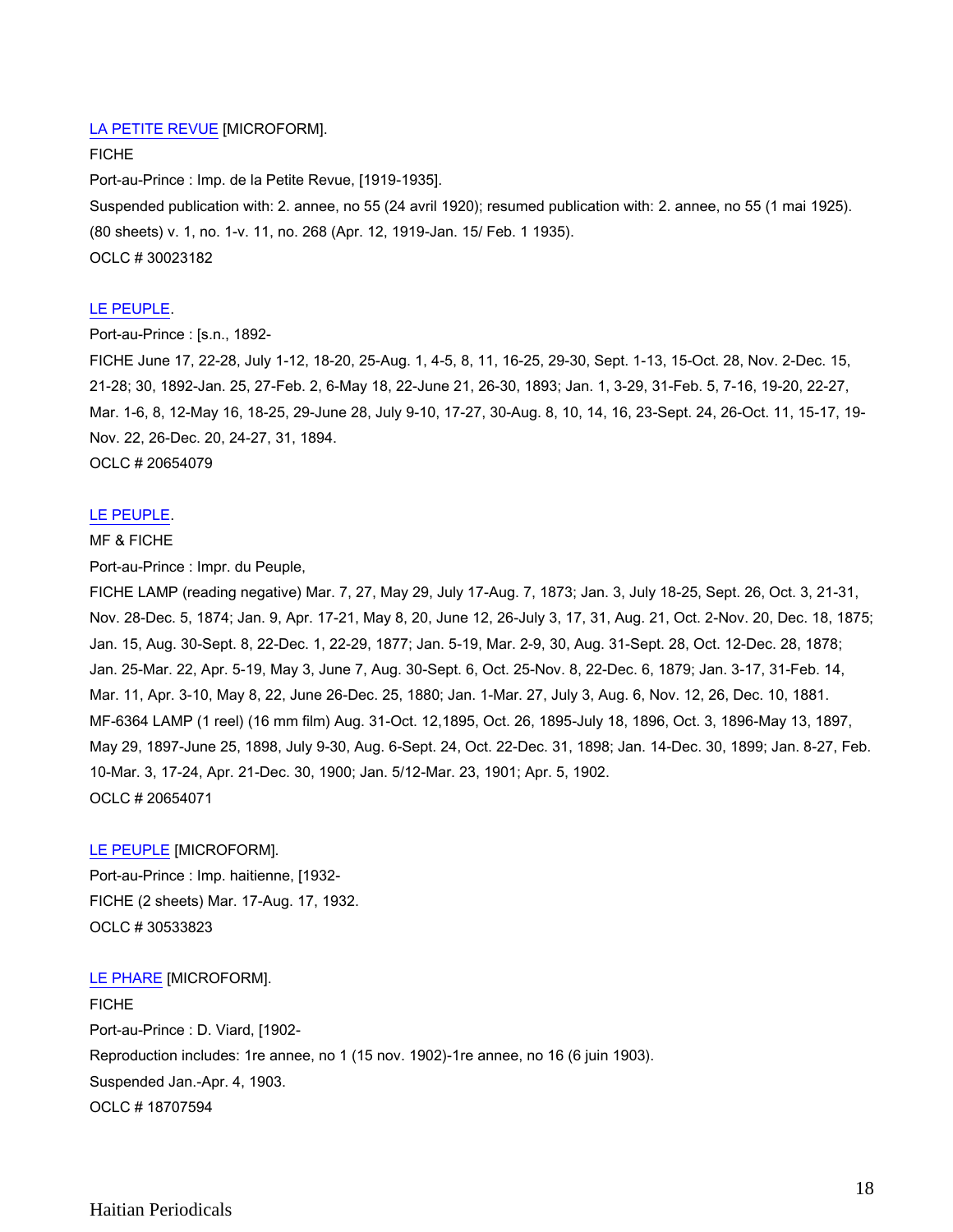# [LA PIOCHE.](http://catalog.crl.edu/record=b1155879~S1)

Port-au-Prince, Haiti : Imp. Aug. A. Heraux, [1909- FICHE Mar. 27-30, Apr. 17, 24-28, 1909. May 5, 19-June 5, 1909. 1 sheet. OCLC # 25183816

## [LA PLUME](http://catalog.crl.edu/record=b1399237~S1) [MICROFORM].

Port-au-Prince : Imp. de l'Abeille, [1914- FICHE (10 sheets) May-Dec. 1914; Aug. 25-Oct. 8, Nov. 6-27, 1915. OCLC # 30449379

## [LA PRESSE](http://catalog.crl.edu/record=b1394918~S1) [MICROFORM].

Port-au-Prince : [s.n., FICHE (4 sheets) July 9-Sept. 2, 6-8, Sept. 13-Oct. 10, 16-28, Nov. 5, 8-12, 15-25, Dec. 4-15, 1902. OCLC # 30016988

## [LE PROGRES](http://catalog.crl.edu/record=b1099173~S1) [MICROFORM].

FICHE Port-au-Prince : Bureau a l'impr. du Progres, [1860]. Reproduction includes: 1ere annee, no 1er (1er janv. 1860)-1re annee, no 53 (29 dec. 1860); no. 2-4 for Jan. 7-21, 1860 wanting. OCLC # 18758983

# [LE PROPAGATEUR HAITIEN](http://catalog.crl.edu/record=b1144910~S1) [MICROFORM].

FICHE Port-au-Prince : [s.n.], Reproduction includes: No 2 (juin 1822). OCLC # 23279993

# [PSYCHE](http://catalog.crl.edu/record=b1399010~S1) [MICROFORM].

Port-au-Prince : Imp. de l'Etat, [1937- FICHE (10 sheets) v. 1, no. 1-29 (July 23, 1937-Feb. 1, 1938); v. 1, no. 31-v. 2, no. 83 (Feb. 25, 1938-Aug. 4, 1939); v. 2, no. 78-v. 3, no. 105 (May 9-Dec. 23, 1941). OCLC # 30431755

#### [LE QUOTIDIEN](http://catalog.crl.edu/record=b1387952~S1) [MICROFORM].

Port-au-Prince : Imp. Saint-Louis Jacques, FICHE (1 sheet) Sept. 16/18, 1916; Jan. 31, 1917. OCLC # 29563341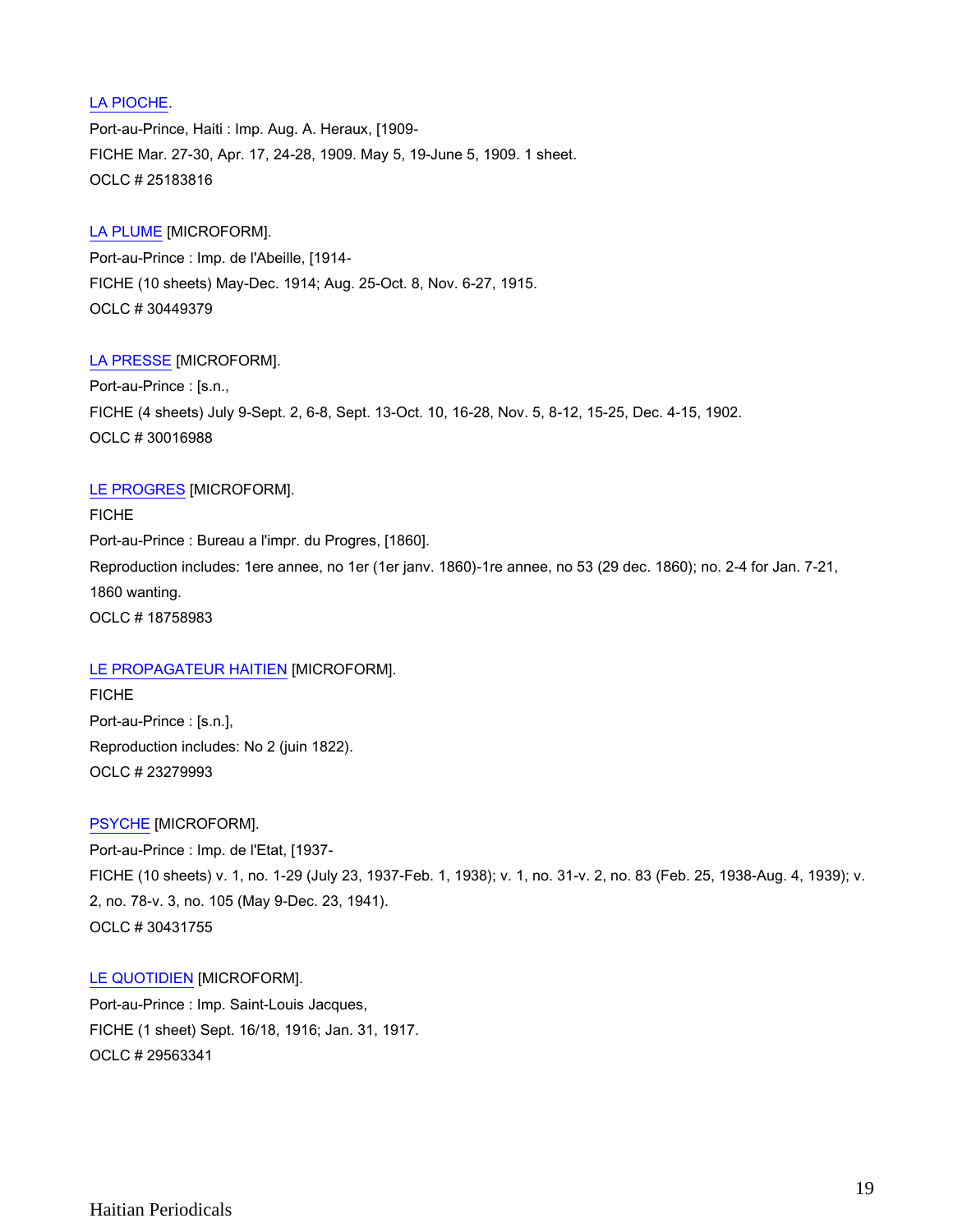## [LE QUOTIDIEN](http://catalog.crl.edu/record=b1400384~S1) [MICROFORM].

Port-au-Prince : Imp. du "Quotidien,". FICHE (4 sheets) Jan. 30-Feb. 18, Feb. 20-Mar. 6, 8, 11-14, 16-18, 20-26, Mar. 28-Apr. 22, Apr. 24-May 17, 20-22, 25- 31, June 1-6, 8-11, 14, 17-19, 21-26, 1895). OCLC # 30557924

## [LA RAISON](http://catalog.crl.edu/record=b1387951~S1) [MICROFORM].

Port-au-Prince : Imp. V.J. Chenet, [1892- FICHE (1 sheet) Jan. 7-Mar. 26, July 2, 1892. OCLC # 29563332

[LE RALLIMENT](http://catalog.crl.edu/record=b1391991~S1) [MICROFORM]. Port-au-Prince : Imp. du Ralliment, [1878- FICHE (2 sheets) Apr.-Dec. 21, 1878; Oct. 8, 25, 1879. OCLC # 29849476

## [LE RALLIMENT](http://catalog.crl.edu/record=b1394919~S1) [MICROFORM].

Port-au-Prince : Imp. Amblard, FICHE (4 sheets) Apr. 24, May 15-29, June 12-19, 1890; Sept. 7-28, 1895; Jan. 18, Sept. 29, Oct. 2, 1896; Jan. 23, Feb. 6, 20, Mar. 6-27, Apr. 10-May 29, June 12-July 10, Aug. 6-Oct. 2, Nov. 3, 1897. OCLC # 30017020

#### [LA REPLIQUE](http://catalog.crl.edu/record=b1145047~S1) [MICROFORM].

[Port-au-Prince : s.n., Reproduction includes: No 10 (15 dec. 1950)-nos 13 et 14 (26 janv. 1951). OCLC # 23361733

[LA REPUBLIQUE](http://catalog.crl.edu/record=b1398599~S1) [MICROFORM].

Port-au-Prince : Imp. Aug. A. Heraux, [1916- FICHE (5 sheets) July 21, 1916-June 16, 1917. OCLC # 30406172

# [LE REVEIL.](http://catalog.crl.edu/record=b1165277~S1)

Port-au-Prince, Haiti : [s.l., FICHE Jan. 13, 1940-June 24, 1944. 36 sheets. OCLC # 25270212

Association Internationale des Hommes d'Haiti. [REVUE.](http://catalog.crl.edu/record=b1398600~S1) Apr. 1923-Jan. 1924 3 fiche OCLC # 30406196

Haitian Periodicals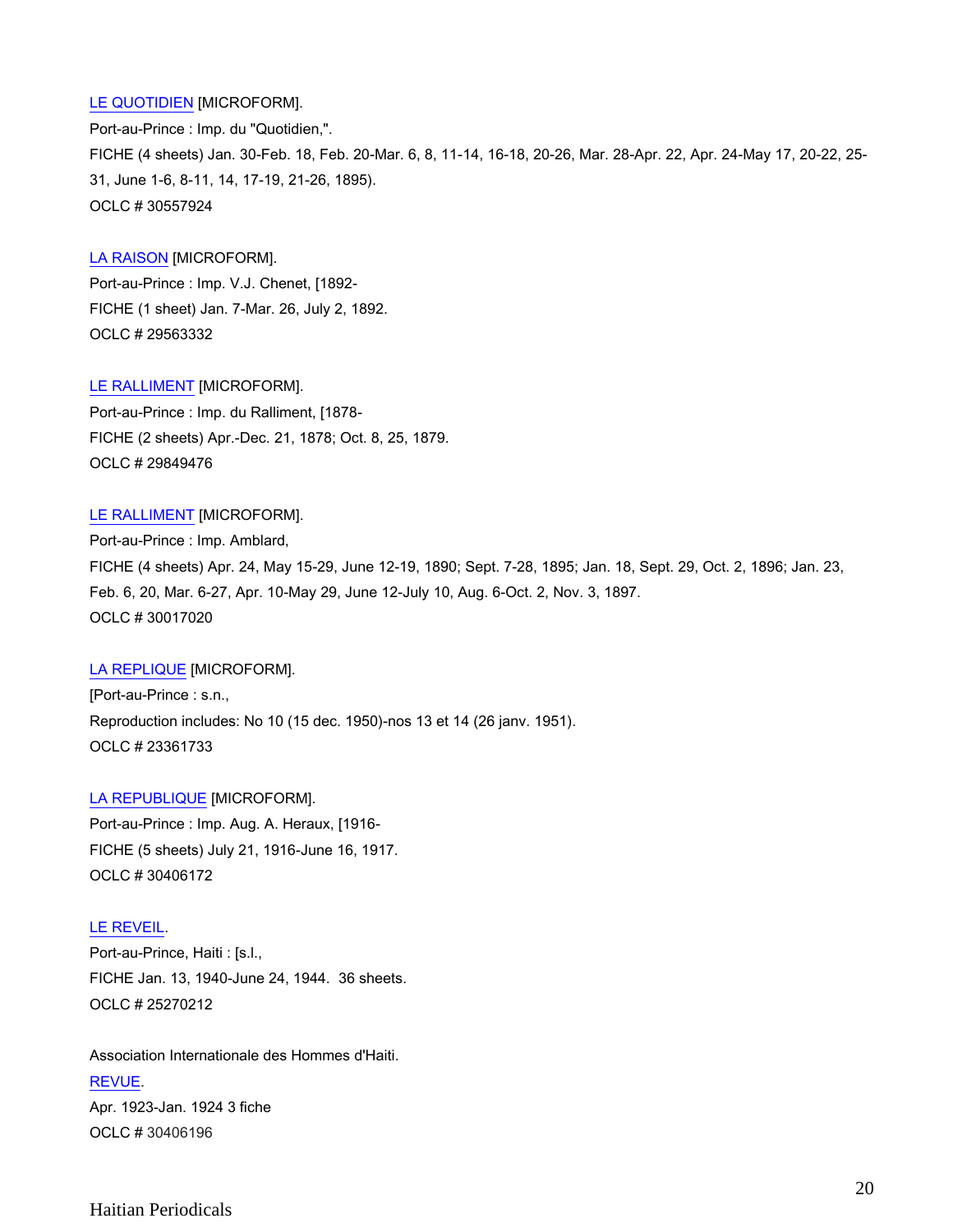# [REVUE DE LA LIGUE DE LA JEUNESSE HAITIENNE](http://catalog.crl.edu/record=b1101468~S1) [MICROFORM].

Port-au-Prince : Impr. de L'Abeille, [1916- Reproduction includes: 1re annee, no 1 (20 fevr. 1916) ; v. 1, no 2 (mars 1916)-v. 3, no 17 (juin 1917). OCLC # 19032133

# [LA REVUE DE L'ASSOCIATION INTERNATIONALE DES HOMMES D'AFFAIRES D'HAITI](http://catalog.crl.edu/record=b1398600~S1) [MICROFORM].

Port-au-Prince : L'Association, [1923- FICHE (3 sheets) v. 1, no. 1-5 (Apr./May 1923-Dec. 1923/Jan. 1924). OCLC # 30406196

# [REVUE DES TRIBUNAUX](http://catalog.crl.edu/record=b1100555~S1) [MICROFORM].

FICHE

Port-au-Prince : Mullery, -1846].

Reproduction includes: No 2 (11 avril 1842)-3e vol. no 46 (17 mai 1846); lacks: 2e vol., no 4, 20, 29-37; 3e vol., 15-37. OCLC # 18822202

# [LA REVUE-EXPRESS](http://catalog.crl.edu/record=b1098574~S1) [MICROFORM].

Port-au-Prince : Typ. "l'Haitienne", [1891-

Reproduction includes: 1ere annee, no 1er (24 mars 1891)-2eme annee, no 315 (31 dec. 1892), 4me annee, no 1 (3 janv. 1894)-4me annee, no 298 (29 dec. 1894), 5me annee, no 144 (1er juil. 1895)-5me annee, no 161 (20 juil. 1895) , 6me annee, no 42 (22 fevr. 1896)-6me annee, no 282 (31 dec. 1896); scattered issues wanting. OCLC # 18707700

# [LA REVUE HAITIENNE](http://catalog.crl.edu/record=b1391993~S1) [MICROFORM].

Port-au-Prince : V. Pierre Noel, [1923- FICHE (1 sheet) v. 1, no. 1-2 (Mar.-Apr. 1923). OCLC # 29849505

# [ROND-POINT](http://catalog.crl.edu/record=b1101467~S1) [MICROFORM].

FICHE Port-au-Prince : [s.n., 1961- Reproduction includes: No. 1-8, published June 1961-1962?; nouv. ser. no. 1([juil. 1962])-no. 13 (janv. 1964). OCLC # 19032129

# [LA RONDE](http://catalog.crl.edu/record=b1101466~S1) [MICROFORM].

Port-au-Prince : [s.n., 1898- Reproduction includes: lere annee, no 1 (5 mai 1898)-lere annee, no 11 (juin 1899); no extraordinaire (oct. 1899); 2e annee, no 1 (15 sept. 1900)-3e annee, nos 7 et 8 (15 avril 1902). Suspended Nov. 1899-Aug. 1900. OCLC # 19032124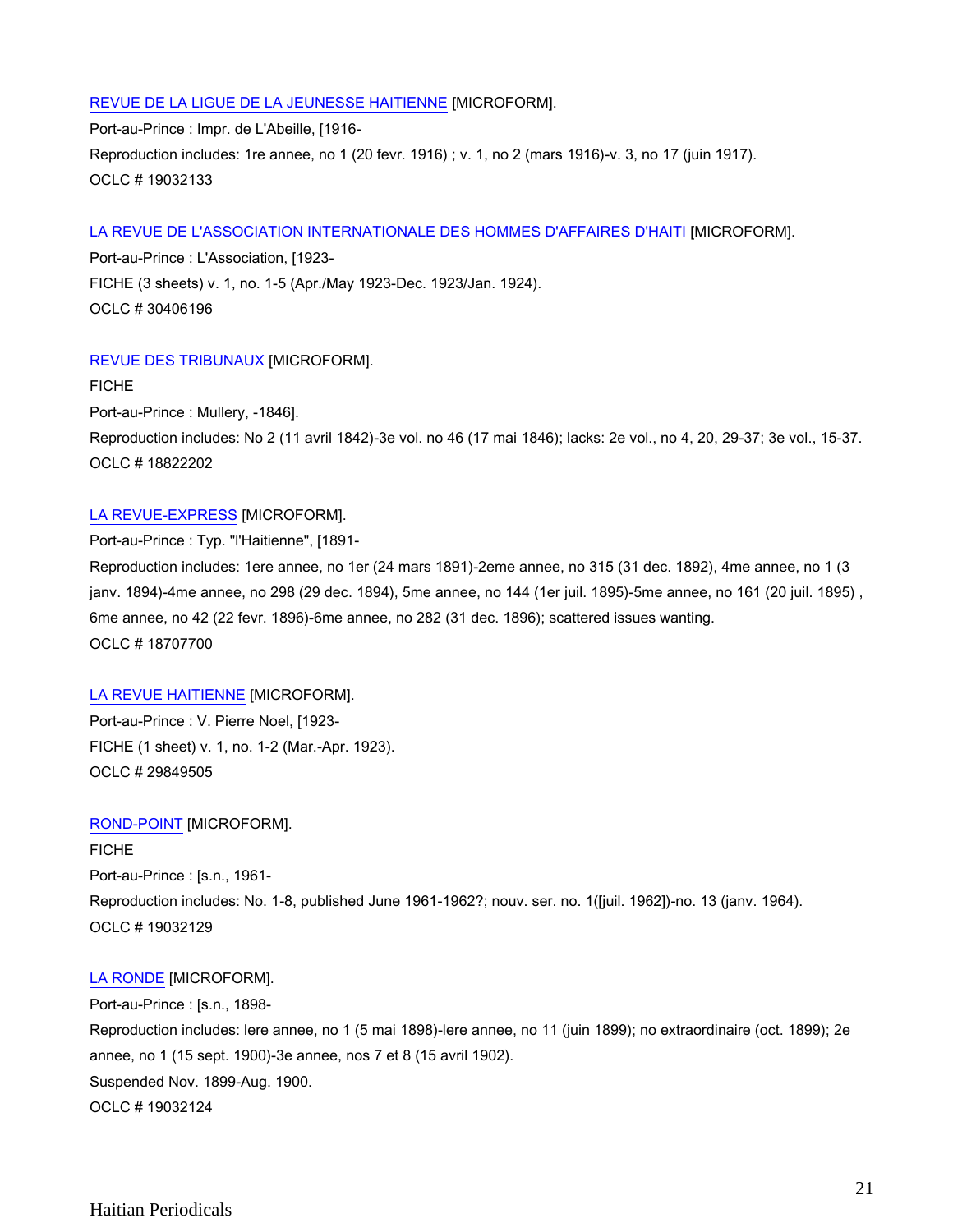[LA RUCHE](http://catalog.crl.edu/record=b1397113~S1) [MICROFORM]. Port-au-Prince : [s.n., 1945- FICHE (4 sheets) v. 1, no. 1-v. 2, no. 42 (Dec. 7, 1945-Dec. 9, 1946. OCLC # 30263243

## [LA SEMAINE](http://catalog.crl.edu/record=b1395908~S1) [MICROFORM].

Port-au-Prince : Imp. Amblard, [1910- FICHE (1 sheet) Jan. 22-Feb. 12, Feb. 26-Mar. 26, 1910. OCLC # 30092992

## [SEMENCES](http://catalog.crl.edu/record=b1155206~S1) [MICROFORM].

Port-au-Prince : Les Presses libres, [1962- Reproduction includes: Vol. 1, no. 1 (avril 1962)-v. 1, no. 3 (juil.-aout 1962). OCLC # 25141681

# [LA SEMEUSE](http://catalog.crl.edu/record=b1394933~S1) [MICROFORM].

Port-au-Prince : Jeanne Perez, FICHE (3 sheets) v. 2, no. 24-v. 3, no. 33 (Feb.-Nov. 1940). OCLC # 30017416

#### [LA SOCIOLOGIE HAITIENNE](http://catalog.crl.edu/record=b1395916~S1) [MICROFORM].

Port-au-Prince : F. Dalencour, [1939- FICHE (1 sheet) v. 1, no. 1 (Nov.-Dec. 1939). OCLC # 30093103

#### [LE SPECTATEUR](http://catalog.crl.edu/record=b1387954~S1) [MICROFORM].

Port-au-Prince : Imp. Nationale, FICHE (2 sheets) v. 1, no. 5, 7-11, 14, 21-22, 25-27, 36-37, 41, 47 (Dec. 6, 1876; Dec. 20, 1876-Jan. 17, 1877; Mar. 28, May 16-23, June 13-27, Sept. 26, Oct. 3, 31, Dec. 15, 1877). OCLC # 29563345

## [STELLA](http://catalog.crl.edu/record=b1099174~S1) [MICROFORM] : ORGANE DE LA BIBLIOPHILE.

Cap-Haitien : Impr. Petit Capois, [1926- Reproduction includes: 1re annee, no 1 (mars 1926)-5e annee, no 42 (juil. 1930); 5e annee, no 40 (avril 1930) wanting. OCLC # 18759026

#### [LE TEMPS.](http://catalog.crl.edu/record=b1447320~S1)

Port-au-Prince 1932-1941 9 reels LAMP OCLC # 33149663

# Haitian Periodicals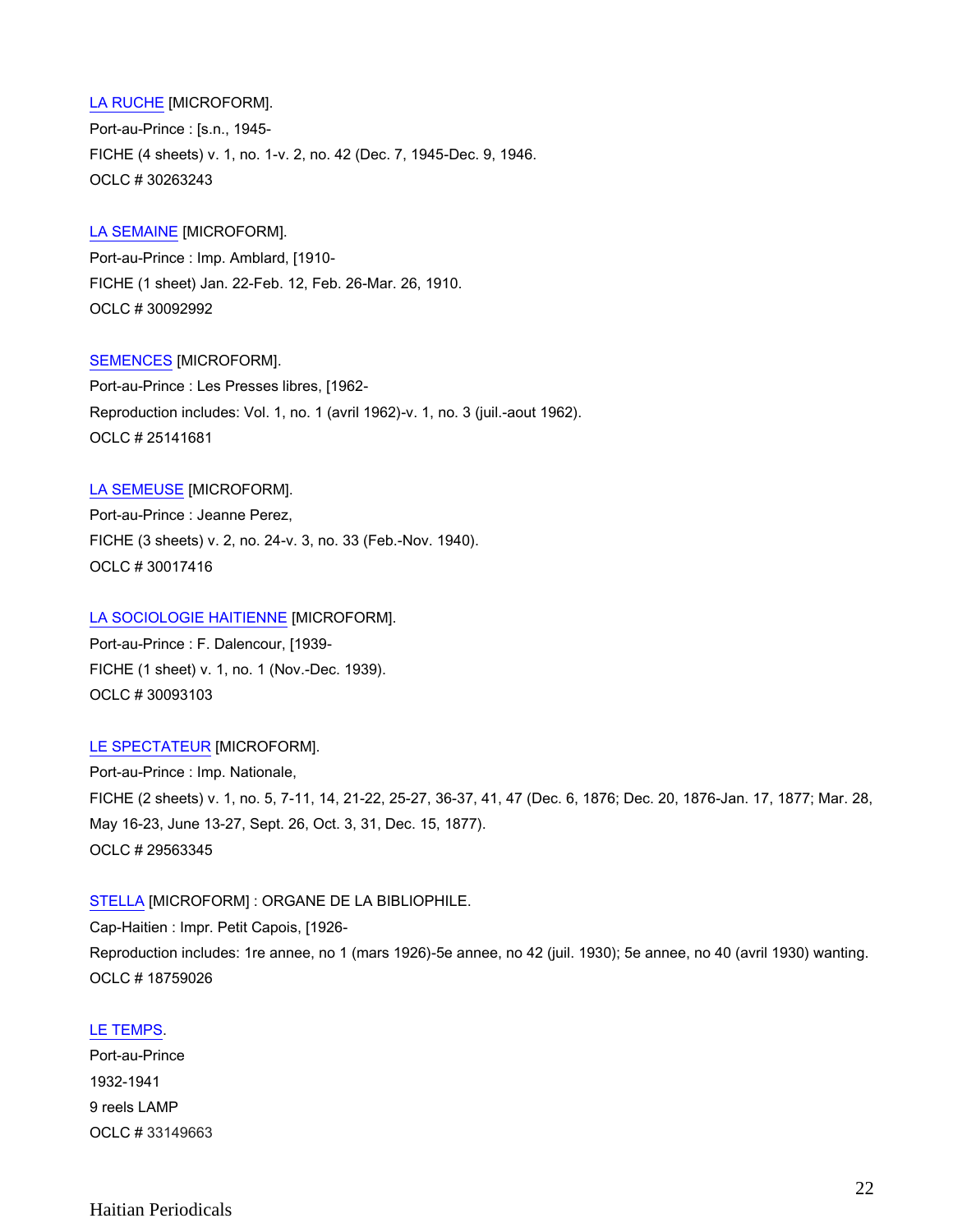## [LE TRAIT-D'UNION](http://catalog.crl.edu/record=b1391353~S1) [MICROFORM].

Port-au-Prince : [s.n.], [1907- FICHE (3 sheets) Apr. 25-May 15, June 7-29, July 13-Aug. 3, Aug. 17-Sept. 7, Sept. 21-Oct. 23, 1907; Jan. 9, 22, Jan. 31-Feb. 22, Mar. 7-Apr. 18, May 15, 1908. OCLC # 29779725

[LE TRAVAIL](http://catalog.crl.edu/record=b1391401~S1) [MICROFORM] : ECHO DU CERCLE DES AMIS DE L'ETUDE. Port-au-Prince : Imp. J.J. Audain, [1876- FICHE (1 sheet) v. 1, no. 1-10 (Oct. 12-Dec. 21, 1876). OCLC # 29780898

[LE TRAVAIL](http://catalog.crl.edu/record=b1391354~S1) [MICROFORM] : ORGANE DE L'ASSOCIATION HAITIENNE DE L'ECOLE LIBRE PROFESSIONALE. Port-au-Prince : Amblard, Imp. de l'Association, [1892- FICHE (1 sheet) v. 1, no. 1, 3-4, 9-10 (Mar. 18, May 4-June 9, Dec. 9, 1892-Jan. 18, 1893). OCLC # 29779747

[LA TRIBUNE POPULAIRE](http://catalog.crl.edu/record=b1392353~S1) [MICROFORM]. Port-au-Prince : Impr. de l'Abeille, [1902- FICHE (1 sheet) v. 1, no. 1-8, 10-14 (17 mai-27 juin, 30 juin-16 juil. 1902). OCLC # 29869145

[LA TROUEE](http://catalog.crl.edu/record=b1398828~S1) [MICROFORM]. Port-au-Prince : Imp. Modele, [1927- FICHE (6 sheets) no. 1-6 (July-Dec. 1927). OCLC # 30416802

#### [L'UNION PATRIOTIQUE.](http://catalog.crl.edu/record=b1164889~S1)

Port-au-Prince : Bureau du journal, [1873- FICHE Jan. 11-Oct. 4, 1873. 2 sheets. OCLC # 25287128

[VARIETES](http://catalog.crl.edu/record=b1397118~S1) [MICROFORM] : REVUE LITTERAIRE.

Cap-Haitien : Imp. du Progres, [1904- FICHE (5 sheets) v. 1, no. 1-v. 2, no. 17/18 (Dec. 20, 1904-Sept./Oct. 1906; Jan.? 1907). OCLC # 30263552

## [LE VIGILANT](http://catalog.crl.edu/record=b1162788~S1) [MICROFORM].

Cap-Haitien : Impr. national, [1878- Reproduction includes: 1re annee, no. 1er (29 oct. 1878)-no. 33 (10 juin 1879); 1re annee, no. 3, 5-6, 10, 14, 18, 22, 29, 31-32 wanting. OCLC # 24622470